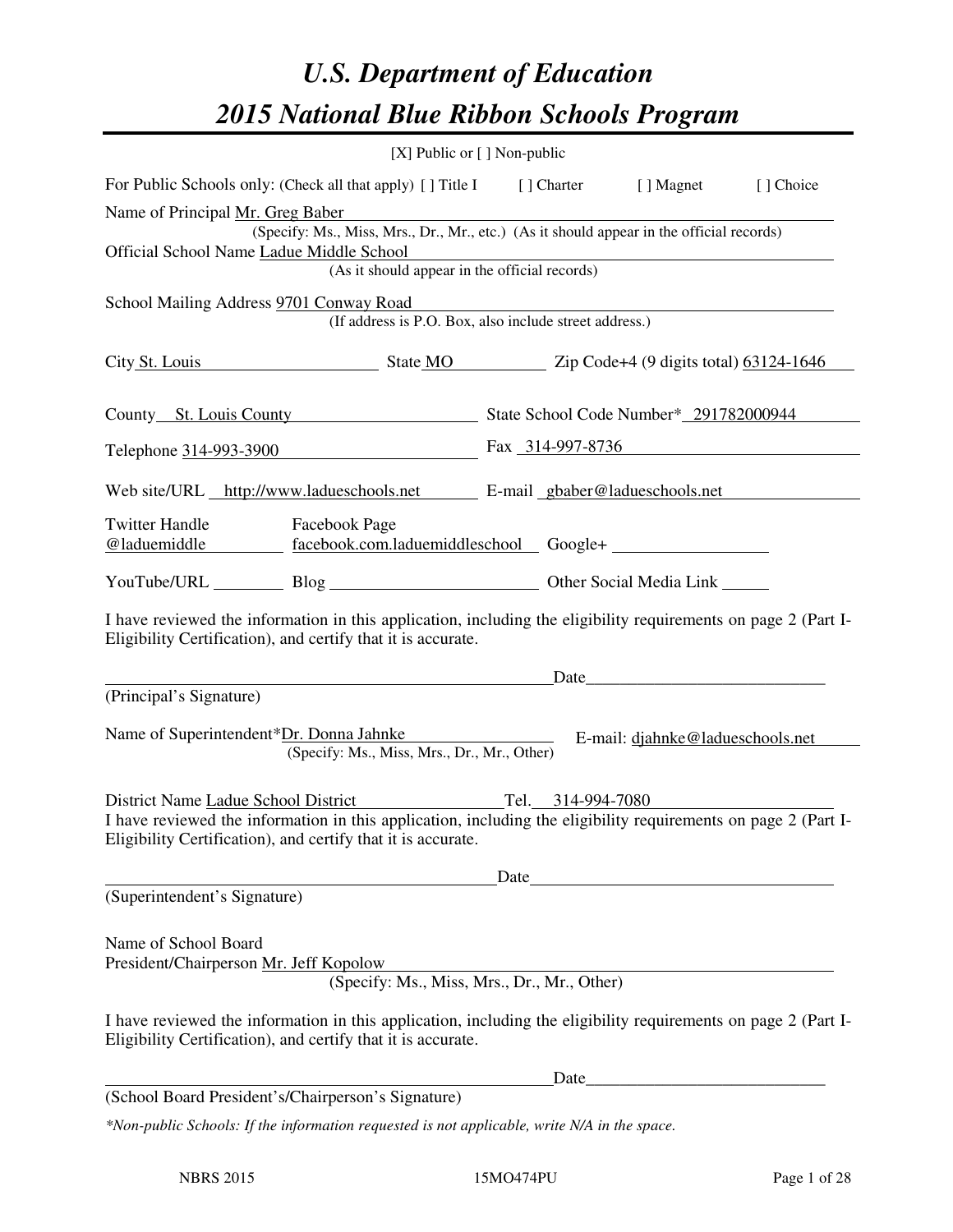#### **Include this page in the school's application as page 2.**

The signatures on the first page of this application (cover page) certify that each of the statements below, concerning the school's eligibility and compliance with U.S. Department of Education and National Blue Ribbon Schools requirements, are true and correct.

- 1. The school configuration includes one or more of grades K-12. (Schools on the same campus with one principal, even a K-12 school, must apply as an entire school.)
- 2. The school has made its Annual Measurable Objectives (AMOs) or Adequate Yearly Progress (AYP) each year for the past two years and has not been identified by the state as "persistently dangerous" within the last two years.
- 3. To meet final eligibility, a public school must meet the state's AMOs or AYP requirements in the 2014-2015 school year and be certified by the state representative. Any status appeals must be resolved at least two weeks before the awards ceremony for the school to receive the award.
- 4. If the school includes grades 7 or higher, the school must have foreign language as a part of its curriculum.
- 5. The school has been in existence for five full years, that is, from at least September 2009 and each tested grade must have been part of the school for the past three years.
- 6. The nominated school has not received the National Blue Ribbon Schools award in the past five years: 2010, 2011, 2012, 2013, or 2014.
- 7. The nominated school has no history of testing irregularities, nor have charges of irregularities been brought against the school at the time of nomination. The U.S. Department of Education reserves the right to disqualify a school's application and/or rescind a school's award if irregularities are later discovered and proven by the state.
- 8. The nominated school or district is not refusing Office of Civil Rights (OCR) access to information necessary to investigate a civil rights complaint or to conduct a district-wide compliance review.
- 9. The OCR has not issued a violation letter of findings to the school district concluding that the nominated school or the district as a whole has violated one or more of the civil rights statutes. A violation letter of findings will not be considered outstanding if OCR has accepted a corrective action plan from the district to remedy the violation.
- 10. The U.S. Department of Justice does not have a pending suit alleging that the nominated school or the school district as a whole has violated one or more of the civil rights statutes or the Constitution's equal protection clause.
- 11. There are no findings of violations of the Individuals with Disabilities Education Act in a U.S. Department of Education monitoring report that apply to the school or school district in question; or if there are such findings, the state or district has corrected, or agreed to correct, the findings.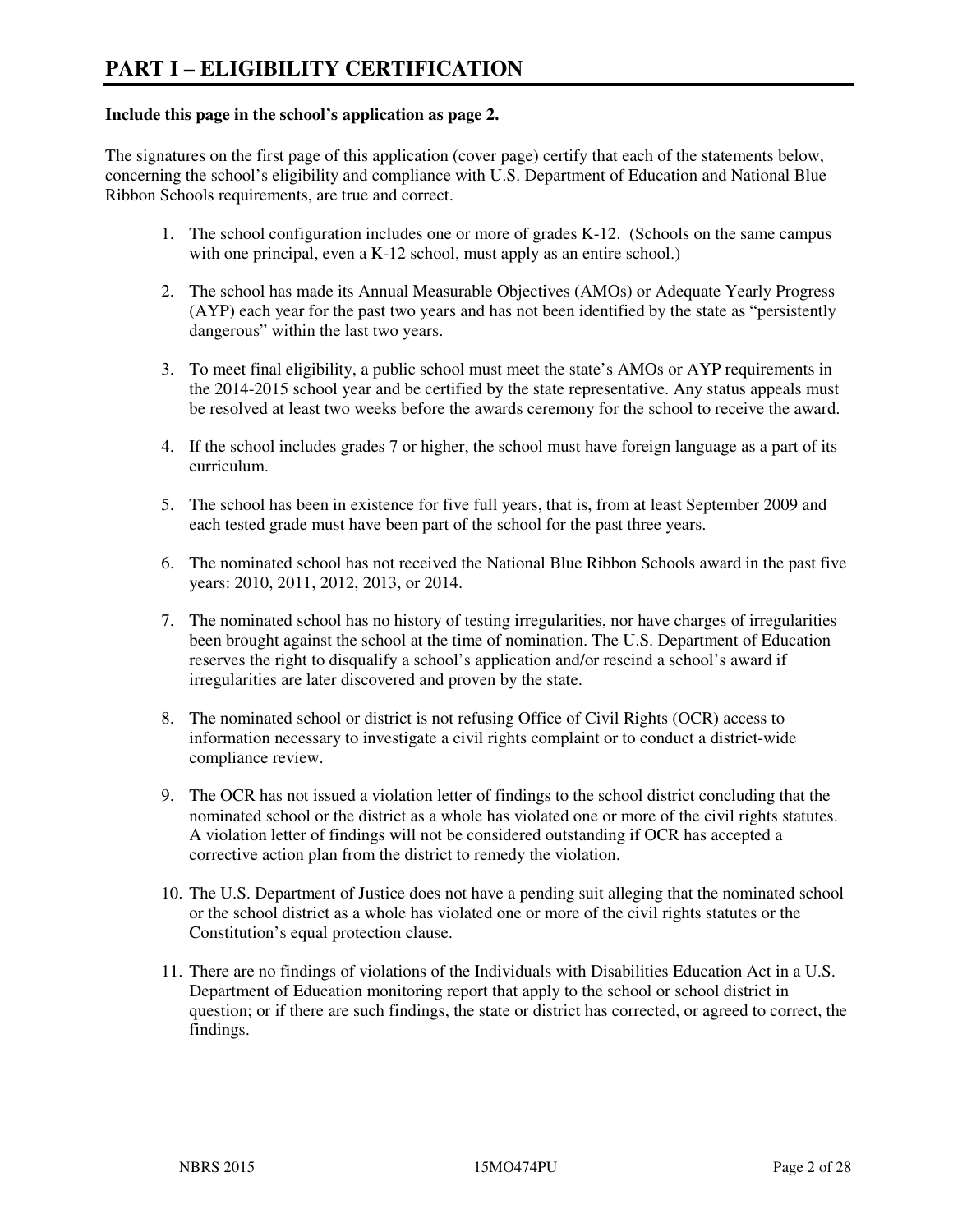# **PART II - DEMOGRAPHIC DATA**

#### **All data are the most recent year available.**

**DISTRICT** (Question 1 is not applicable to non-public schools)

| $\perp$ | Number of schools in the district<br>(per district designation): | $\overline{5}$ Elementary schools (includes K-8)<br>1 Middle/Junior high schools<br>1 High schools |
|---------|------------------------------------------------------------------|----------------------------------------------------------------------------------------------------|
|         |                                                                  | $0 K-12$ schools                                                                                   |

7 TOTAL

**SCHOOL** (To be completed by all schools)

- 2. Category that best describes the area where the school is located:
	- [ ] Urban or large central city
	- [X] Suburban with characteristics typical of an urban area
	- [ ] Suburban
	- [ ] Small city or town in a rural area
	- [ ] Rural
- 3. 3 Number of years the principal has been in her/his position at this school.
- 4. Number of students as of October 1 enrolled at each grade level or its equivalent in applying school:

| Grade                           | # of         | # of Females | <b>Grade Total</b> |
|---------------------------------|--------------|--------------|--------------------|
|                                 | <b>Males</b> |              |                    |
| <b>PreK</b>                     | 0            | $\theta$     | $\theta$           |
| K                               | 0            | $\theta$     | $\theta$           |
| 1                               | 0            | 0            | $\theta$           |
| $\mathbf{2}$                    | 0            | 0            | 0                  |
| 3                               | 0            | 0            | 0                  |
| 4                               | 0            | $\Omega$     | 0                  |
| 5                               | 0            | 0            | $\theta$           |
| 6                               | 180          | 158          | 338                |
| 7                               | 135          | 167          | 302                |
| 8                               | 193          | 167          | 360                |
| 9                               | 0            | 0            | 0                  |
| 10                              | 0            | 0            | 0                  |
| 11                              | 0            | 0            | $\theta$           |
| 12                              | 0            | 0            | $\theta$           |
| <b>Total</b><br><b>Students</b> | 508          | 492          | 1000               |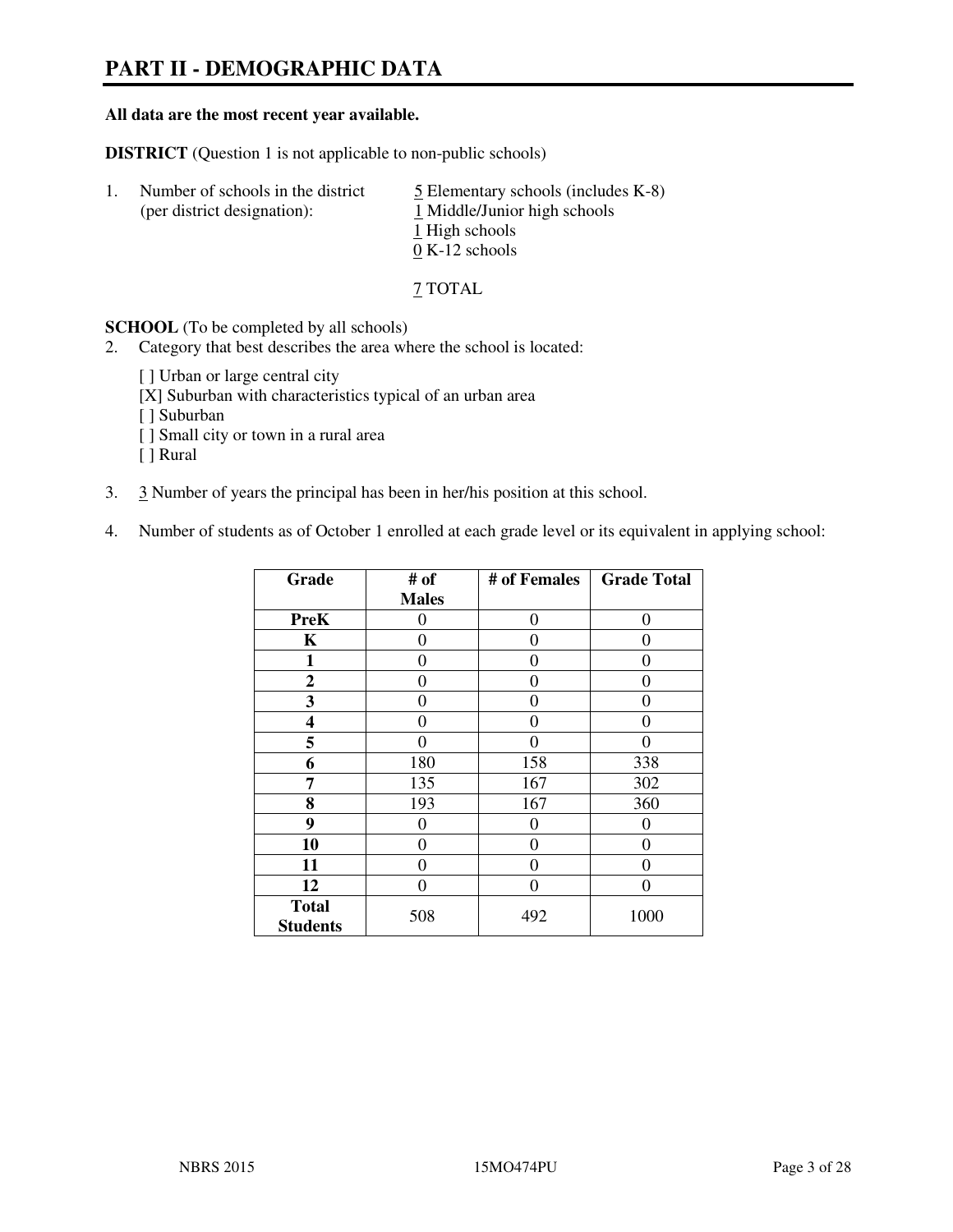the school: 12 % Asian

5. Racial/ethnic composition of 1 % American Indian or Alaska Native 17 % Black or African American 4 % Hispanic or Latino 0 % Native Hawaiian or Other Pacific Islander 62 % White 4 % Two or more races **100 % Total** 

(Only these seven standard categories should be used to report the racial/ethnic composition of your school. The Final Guidance on Maintaining, Collecting, and Reporting Racial and Ethnic Data to the U.S. Department of Education published in the October 19, 2007 *Federal Register* provides definitions for each of the seven categories.)

6. Student turnover, or mobility rate, during the 2013 - 2014 year: 3%

This rate should be calculated using the grid below. The answer to (6) is the mobility rate.

| <b>Steps For Determining Mobility Rate</b>         | Answer |
|----------------------------------------------------|--------|
| $(1)$ Number of students who transferred to        |        |
| the school after October 1, 2013 until the         | 19     |
| end of the school year                             |        |
| (2) Number of students who transferred             |        |
| <i>from</i> the school after October 1, 2013 until | 10     |
| the end of the school year                         |        |
| (3) Total of all transferred students [sum of      | 29     |
| rows $(1)$ and $(2)$ ]                             |        |
| (4) Total number of students in the school as      | 1000   |
| of October 1                                       |        |
| $(5)$ Total transferred students in row $(3)$      | 0.029  |
| divided by total students in row (4)               |        |
| $(6)$ Amount in row $(5)$ multiplied by 100        | 3      |

7. English Language Learners (ELL) in the school: 1 %

12 Total number ELL

Number of non-English languages represented: 8 Specify non-English languages: Chinese, Hungarian, Italian, Korean, Spanish, Telugu, Urdu, Vietnamese

- 8. Students eligible for free/reduced-priced meals: 12 %
	- Total number students who qualify: 124

#### **Information for Public Schools Only - Data Provided by the State**

The state has reported that  $14\%$  of the students enrolled in this school are from low income or disadvantaged families based on the following subgroup(s): Students eligible for free/reduced-priced meals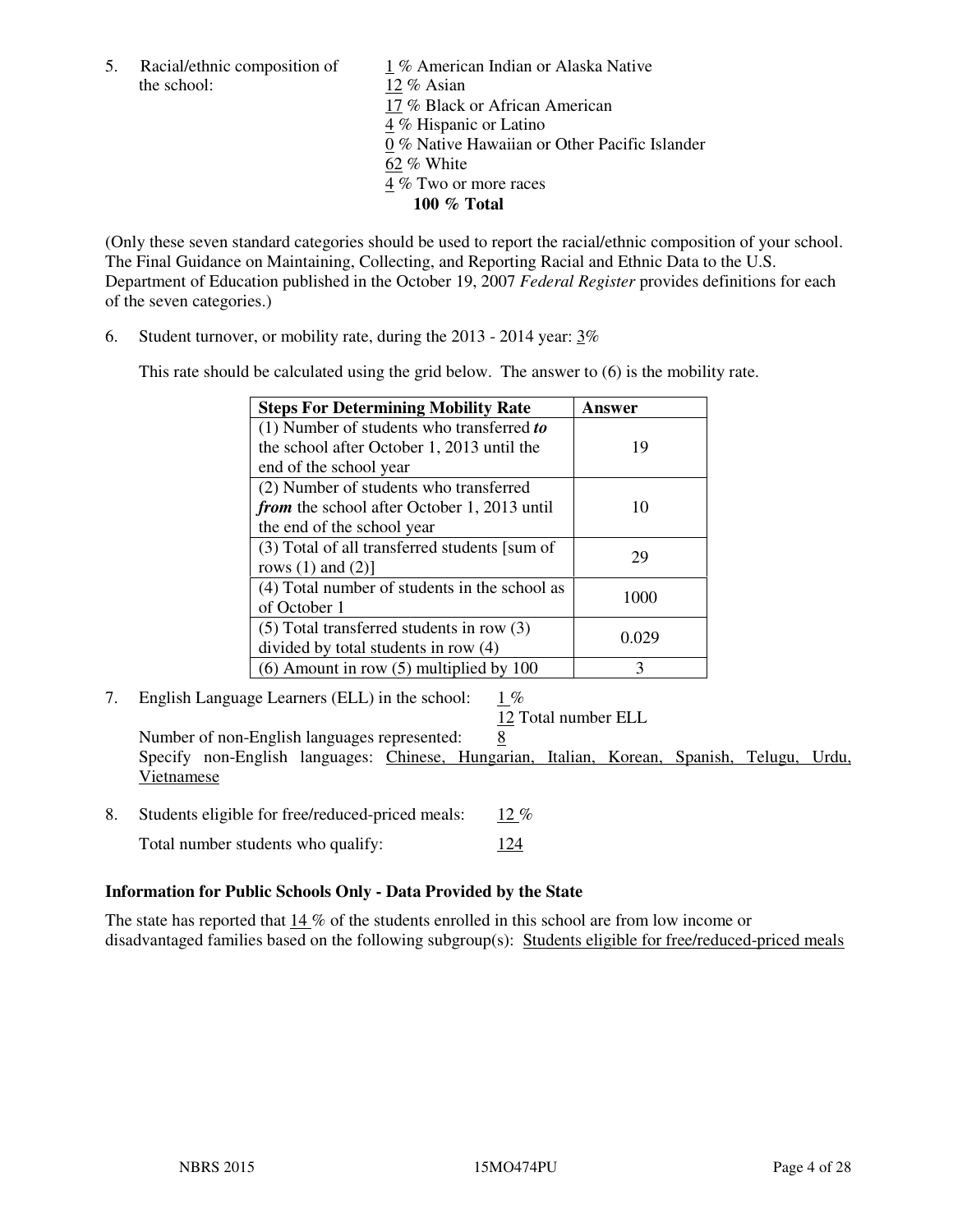9. Students receiving special education services:  $12\%$ 

115 Total number of students served

Indicate below the number of students with disabilities according to conditions designated in the Individuals with Disabilities Education Act. Do not add additional categories.

| 21 Autism               | 1 Orthopedic Impairment                 |
|-------------------------|-----------------------------------------|
| 0 Deafness              | 21 Other Health Impaired                |
| 0 Deaf-Blindness        | 32 Specific Learning Disability         |
| 8 Emotional Disturbance | 24 Speech or Language Impairment        |
| 1 Hearing Impairment    | 0 Traumatic Brain Injury                |
| 6 Mental Retardation    | 0 Visual Impairment Including Blindness |
| 1 Multiple Disabilities | 0 Developmentally Delayed               |
|                         |                                         |

10. Use Full-Time Equivalents (FTEs), rounded to nearest whole numeral, to indicate the number of personnel in each of the categories below:

|                                       | <b>Number of Staff</b> |
|---------------------------------------|------------------------|
| Administrators                        |                        |
| Classroom teachers                    | 58                     |
| Resource teachers/specialists         |                        |
| e.g., reading, math, science, special | 26                     |
| education, enrichment, technology,    |                        |
| art, music, physical education, etc.  |                        |
| Paraprofessionals                     | 10                     |
| Student support personnel             |                        |
| e.g., guidance counselors, behavior   |                        |
| interventionists, mental/physical     |                        |
| health service providers,             | 3                      |
| psychologists, family engagement      |                        |
| liaisons, career/college attainment   |                        |
| coaches, etc.                         |                        |
|                                       |                        |

11. Average student-classroom teacher ratio, that is, the number of students in the school divided by the FTE of classroom teachers, e.g.,  $22:1$   $26:1$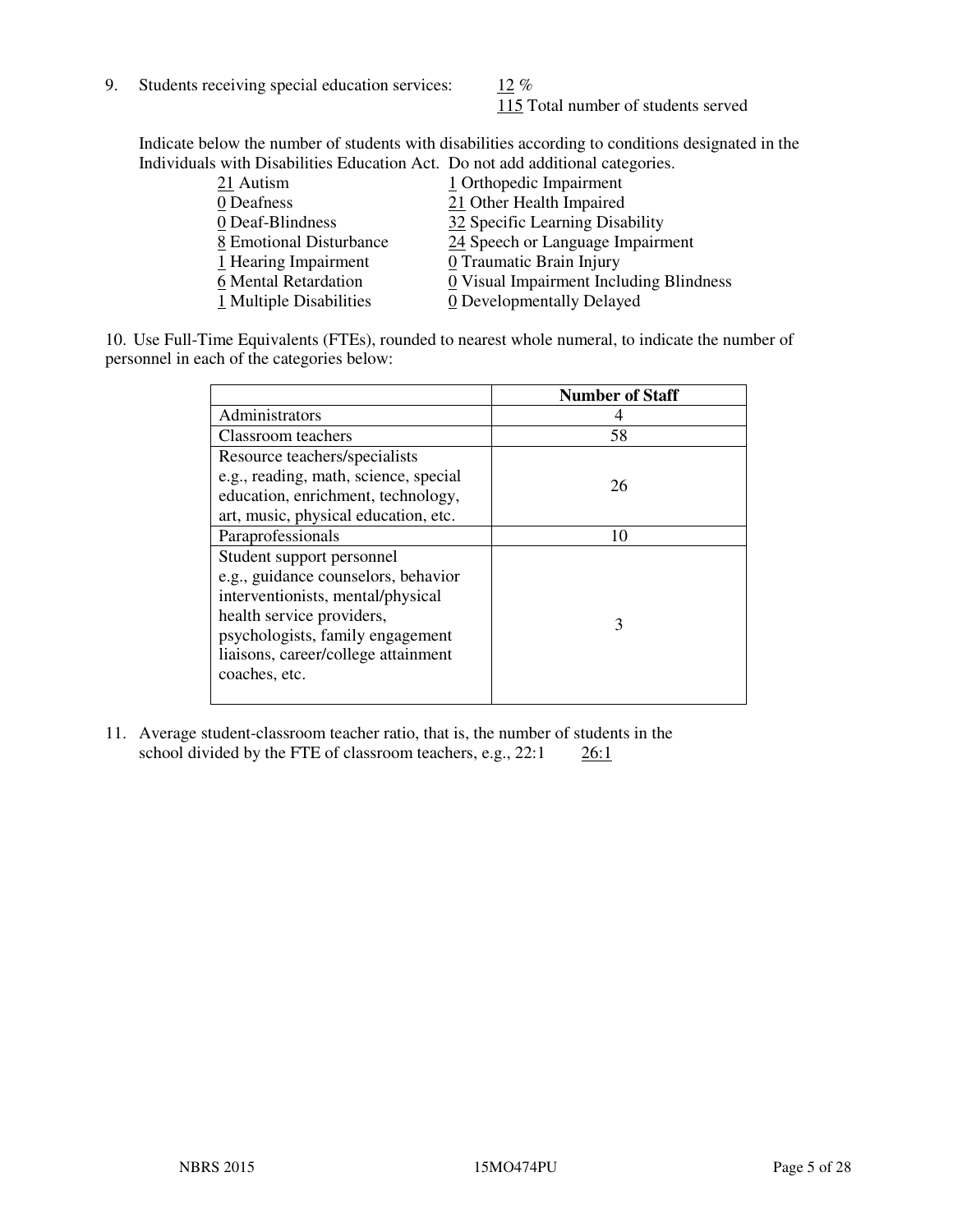12. Show daily student attendance rates. Only high schools need to supply yearly graduation rates.

| <b>Required Information</b> | 2013-2014 | 2012-2013 | 2011-2012 | 2010-2011 | 2009-2010 |
|-----------------------------|-----------|-----------|-----------|-----------|-----------|
| Daily student attendance    | 96%       | 96%       | 96%       | 96%       | 95%       |
| High school graduation rate | 98%       | $97\%$    | 96%       | 96%       | 96%       |

#### 13. **For schools ending in grade 12 (high schools)**

Show percentages to indicate the post-secondary status of students who graduated in Spring 2014

| <b>Post-Secondary Status</b>                  |       |
|-----------------------------------------------|-------|
| Graduating class size                         |       |
| Enrolled in a 4-year college or university    | 0%    |
| Enrolled in a community college               | $0\%$ |
| Enrolled in career/technical training program | $0\%$ |
| Found employment                              | $0\%$ |
| Joined the military or other public service   | $0\%$ |
| Other                                         | ገማ    |

14. Indicate whether your school has previously received a National Blue Ribbon Schools award. Yes X No

If yes, select the year in which your school received the award. 1984

15. Please summarize your school mission in 25 words or less: "All students will learn at high levels because of what we do."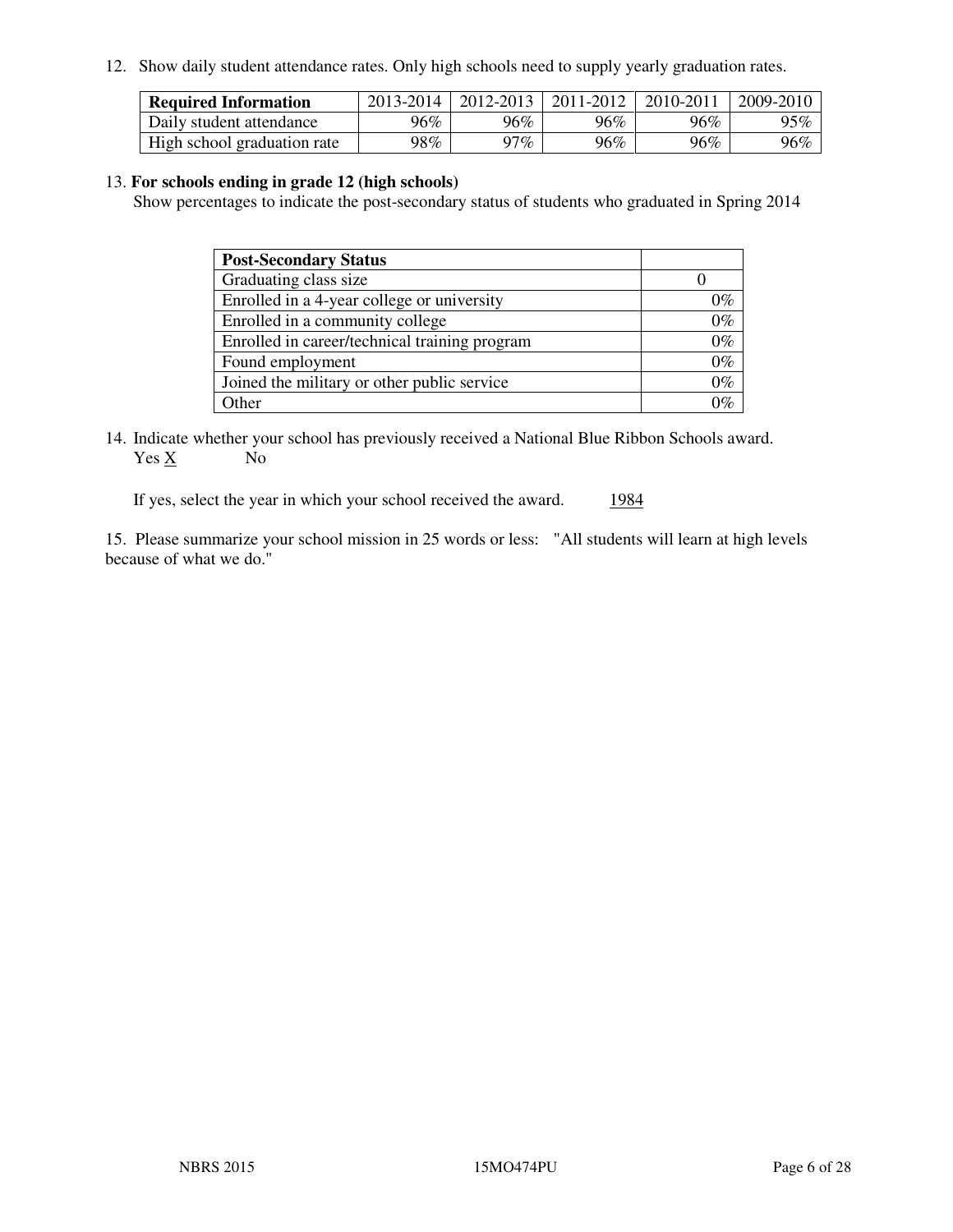# **PART III – SUMMARY**

"All students will learn at high levels because of what we do." This mission statement represents the commitment of the LMS faculty and administration to teach students to become accomplished learners and positive citizens. A public school originally built as a junior high school in the 1950s, LMS serves one thousand students from ten diverse suburban communities in St. Louis, Missouri. Surveys and observations demonstrate that LMS students learn from, and celebrate, the racial, religious, cultural, and personal diversity that is represented in the school.

Ladue School District has a total of 4157 students, kindergarten through twelfth grade, enrolled in four elementary schools, a fifth grade center, this middle school (grades 6-8), and one high school. The district has a history of academic accomplishment, including earning the prestigious "Distinction in Performance" Award from the Department of Elementary and Secondary Education following the state's annual review every year the award has been given, beginning in 2001.

Enrollment in the district has increased by 26% (858 students) over the last ten years, making the Ladue School District the fastest growing school district in St. Louis County. Enrollment at LMS has similarly increased, necessitating the addition of fifteen classrooms and enlargement of the cafeteria in 2009. The school is still stretched for classroom and common area spaces. The faculty and support staff have not increased over this period of time.

Increasing numbers of students naturally challenge class sizes. Committed to the middle school concept that students in this age group learn best in smaller, team-based settings, the staff pursues a "Whatever it takes" philosophy to meet the needs of every individual student. Five years ago core teachers voluntarily gave up a daily plan period to teach six (instead of the previous five) core periods, thus keeping class sizes to twentysix or below. LMS teachers are highly committed to students' academic, social, and personal growth.

LMS offers a meaningful and challenging academic curriculum that respects all learners and helps them grow to their maximum potential. Students are placed on academic teams according to their strengths, challenges, and learning styles. Each team has four core teachers (Communication Arts, math, science, and social studies), as well as a special educator, and they work together to strengthen curriculum, provide interdisciplinary enrichment, and design interventions to address specific student needs. These efforts are substantiated by our students' consistently fine performance on state tests as well as our recognition as a National School of Character in 2014.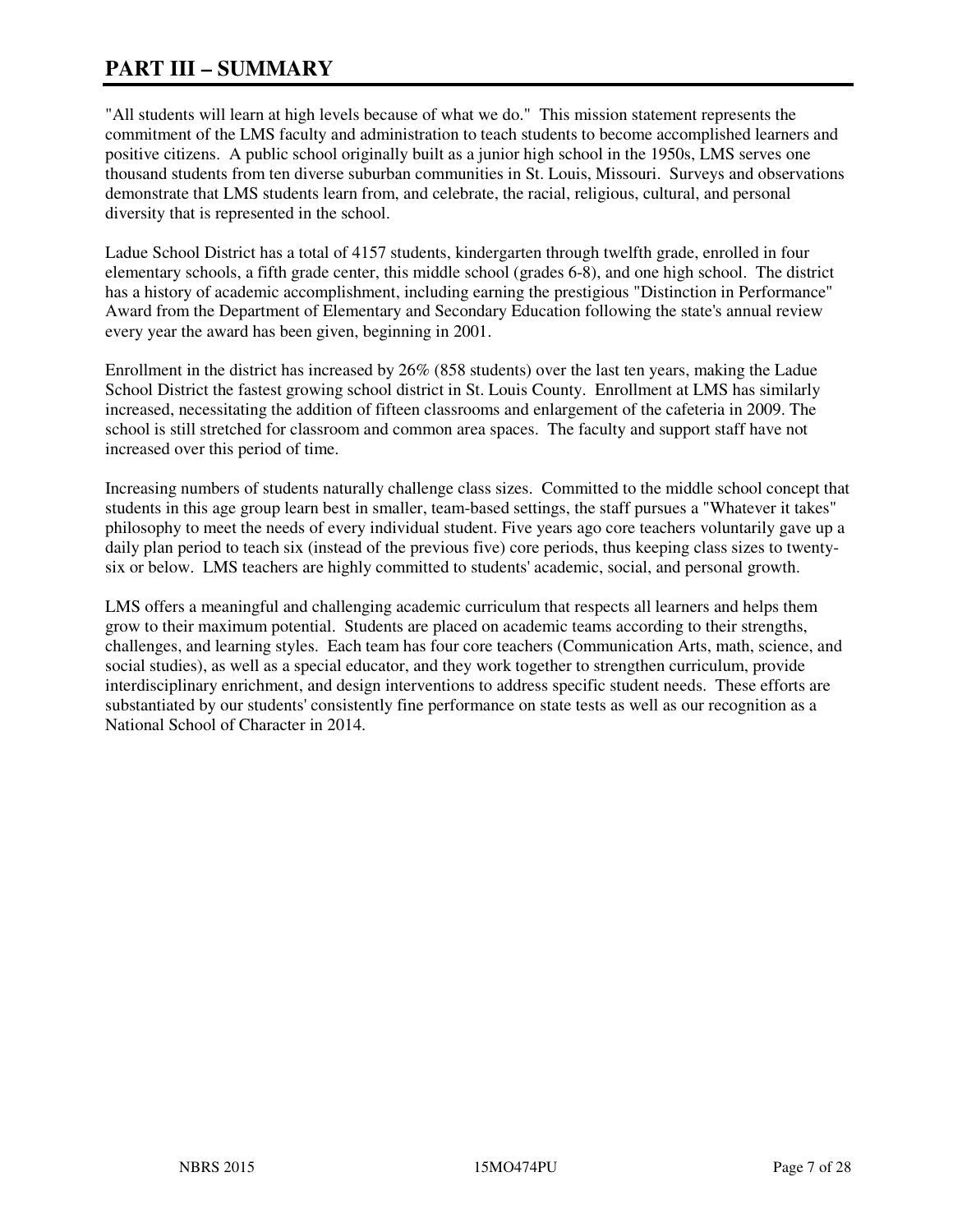# **1. Core Curriculum:**

Ladue Middle School offers a rigorous and differentiated core curriculum that is aligned to the Missouri Learning Standards. Each grade has three academic teams comprised of a Communication Arts, Math, Science, and Social Studies teacher who instruct the same group of students, allowing them to meet daily to coordinate curriculum, assessment and special activities. Core teachers also meet weekly in departmental Professional Learning Communities to consider research in their field, examine student data, and design interventions to strengthen student achievement.

Assessment data (Discovery Ed, MAP, Scholastic Reading Inventory) is used to place students in the appropriate level of Communication Arts. Sixth graders take Literature or Advanced Literature in addition to a CA class that teaches argument and informational writing. Seventh and eighth graders take regular or advanced Communication Arts based on current performance. A school-wide Literacy Coach oversees the data for course placement and helps teachers choose materials appropriate for their level. Students who read below grade-level are placed in a daily Tier 2 or 3 Reading Lab intervention depending on level of need.

The LMS math curriculum is based on the Missouri Learning Standards with emphasis on the Standards for Mathematical Practices. Real world math lessons give students a perspective of the value of math in their own lives. LMS offers a wide variety of levels and courses as well as tiered intervention for students performing below grade-level. Student learning is formally assessed five times a year using DE, MAP, and Moby Max, and this data is combined with a rubric of teacher observations to place students in the appropriate course. Most students progress through PreAlgebra and Algebra during their three years here; about a fifth of the eighth grade takes Geometry, and a few attend the high school for Algebra II, trigonometry and even Calculus. Students who score below grade level take a tier 2 or 3 math lab which teaches skills that haven't been mastered; this is in addition to their regular math class.

The science program is aligned to the Next Generation Science Standards and helps students become scientifically literate citizens of the twenty-first century. Students progress through earth science in sixth grade to life science in seventh and physical science in eighth. Science teachers incorporate literacy into the curriculum by teaching students how to write within the informational content area. Sixth graders study meteorology and staff the "WeatherBug" weather station that predicts daily weather on the morning announcements. Seventh graders investigate how Green our school is, measuring waste, promoting Green strategies, and collecting recyclable materials. Eighth graders use scientific and mathematical principles to design and build boats made of cardboard and duct tape; these are tested for buoyancy and durability in the high school pool. Many students participate in the after-school Science Olympiad program that promotes scientific inquiry within practical experiences.

Social Studies teachers support Common Core skills by incorporating informational writing into the curriculum. Teachers use the SRI and DE assessments to determine students' strengths and weaknesses in informational and argumentative writing, and differentiate those assignments as needed to help them become better writers. Students learn to analyze primary and secondary documents, participate in simulations, and write claim-counterclaim essays. Sixth and seventh graders study World History from prehistoric times to the 1600s, learning about religion, achievements, politics, economics, and social structure of major world civilizations in that time period. They develop their personal "cultural self-portrait" which helps them connect to what they are studying. Eighth graders study American History from precolonial times to Reconstruction; 1865 to the present is covered in ninth grade US Studies. This year social studies classes connected recent events in nearby Ferguson, Mo., as well as the movie "Selma" about voting rights, to their study of racial discrimination and the American civil rights movement.

#### **2. Other Curriculum Areas:**

LMS offers an incomparably rich elective program that prepares students for later life. Seventy-four percent of students enroll in a World Language where they learn to speak, read, write, and listen in Spanish, French,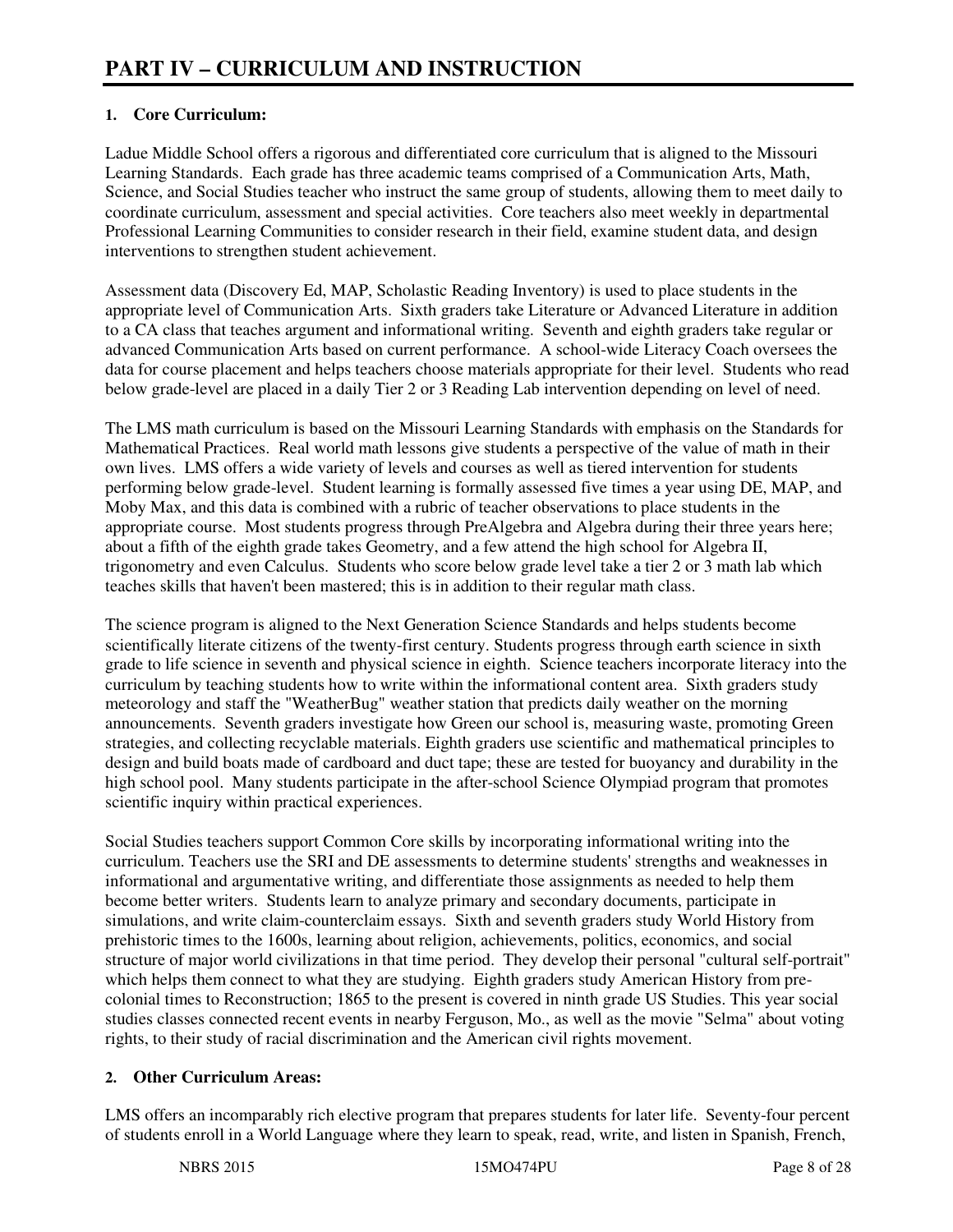or German. Storytelling, cooperative learning, timed writings, listening exercises, partner work and other strategies are used to promote acquisition of vocabulary, grammatical structure, and cultural concepts. Ladue district elementary schools teach Spanish from kindergarten on, and in the middle school Spanish instruction is differentiated into regular and advanced levels; students may continue into Spanish II or III in ninth grade. French and German are offered from seventh grade through high school. World Language teachers offer real-life experiences by sponsoring trips to Costa Rica, France, and Germany during spring break.

The Physical Education Department provides a wide variety of team and individual sports as well as activities that promote lifetime fitness. Students use heart rate monitors daily to understand the importance of staying in the appropriate heart rate zone while exercising. Teachers instruct and demonstrate the skills, strategies and rules for a variety of sports; students may select from a team sport or two individual sports during each unit. The PE Department has differentiated to meet the interests and needs of the entire school population; while students dress out for class and warm up in single-sex groups, they may select a co-ed sport (or not). Students who have gender identity concerns have been accommodated in a variety of ways. An Adaptive PE class is offered for students who have special physical and/or emotional challenges; the teacher is specially certified and regular education students serve as peer mentors in this class.

The LMS music program (Band, Percussion, Orchestra, Choir) provides a variety of opportunities to develop individual skills and a greater appreciation of music in a coordinated effort, grades five through twelve. One hundred students enroll in daily grade-level curricular Choral ensembles or the extracurricular Chamber Singers; these individuals and groups become confident musical performers and consistently receive the highest ratings at festivals. Band, percussion and orchestra ensembles also meet daily, presenting evening concerts twice a year and performing for students in the district elementary and high schools. Many students compete and excel in regional "Solo and Ensemble" competitions. Drama is offered as a daily elective class to all three grades, producing a Fall Play and Spring Musical that are performed in the high school auditorium.

Technology elective classes are offered to each grade level, allowing students to integrate technology into real-life skills. All sixth graders learn Keyboarding, Digital Citizenship and project skills in Computer Technology 6; they may also take Robotics/Industrial Technology (engineering/woodshop) as an alternating daily elective. Seventh and eighth graders create the weekly "Ram Rundown" show in Video Journalism; learn how to use Photoshop and other applications in Graphic Arts and Digital Photography; compose computer-based music in Music Through Technology; design a house using CAD in Architectural Design; build mousetrap cars and catapults in Build-a-lot; and construct lamps, candy dispensers and clocks in Industrial Tech.

All sixth graders take a required nine week unit of Art as well as Family and Consumer Science; seventh and eighth graders may continue these pursuits as electives. Art classes include drawing, painting, sculpture, ceramics and mixed media projects; students learn cooking, sewing, nutrition and practical skills that can be used throughout life. This year Art students participated in designing and painting a wall mural that represents the sun rising and moon falling. Twenty-five percent of eighth graders take the St. Louis Adventure class where they identify personal career options and learn to use public transportation to reach and interview professionals in those fields.

Creative Writing allows seventh and eighth graders opportunities for self-expression through poetry, short stories, personal narratives and drama.

Twenty percent of LMS students participate in Gifted education (called Apogee). Three Apogee teachers address and incorporate curriculum standards into class activities, and identified students select what they want to study. This includes developing presentations on philosophical questions, collecting other perspectives and using them in argument writing, practicing a CSI approach to solving problems, and designing board games (computer and traditional) that challenge mental skills.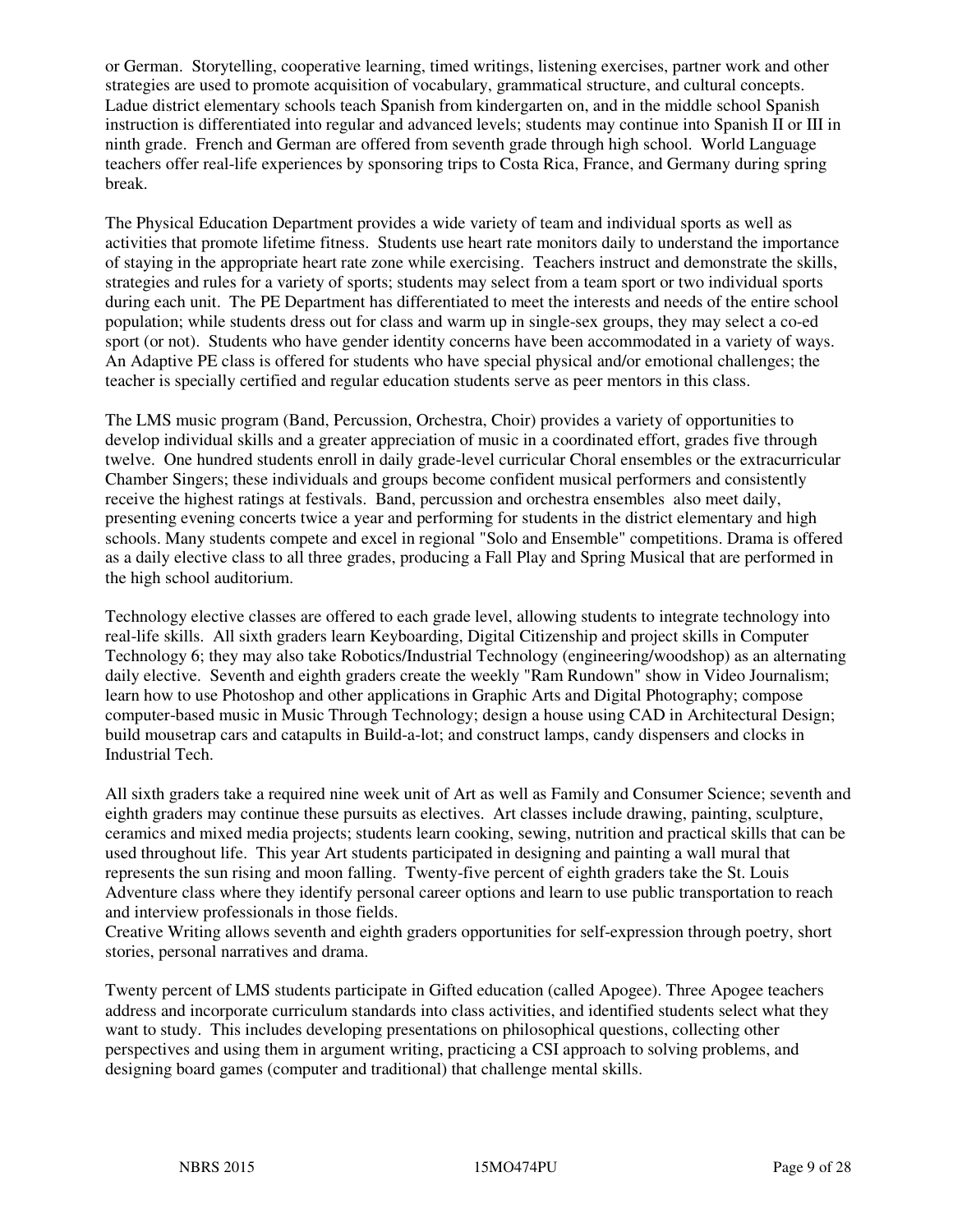#### **3. Instructional Methods and Interventions:**

LMS teachers employ multiple instructional approaches to foster high levels of student achievement. All second-year faculty learn the Silver-Strong Thoughtful Education techniques which allow them to differentiate instruction to students' individual learning styles. Math teachers use Kagan Cooperative Learning Strategies to foster student engagement. Kagan strategies include "Sage and Scribe", where paired students talk each other through a math problem and explain how to solve it, and "Showdown" where students engage in competitive problem-solving by seeing who can get the answer first. These are much more empowering than the traditional worksheet.

Communication Arts teachers offer "Lit Circles", a strategy employed to promote student ownership in what they read and leadership in terms of comprehending its meaning. Students select a novel from a teacherprepared list that includes books with differing levels of challenge; then they are grouped according to the novel they chose. Within those groups students lead the process of asking each other about what they have read, sharing insights and delving into structure and meaning. Similar empowerment is encouraged through Lucy Calkins "Writers' Workshop" strategies. In this the teacher spends a few minutes teaching a point (e.g. how to use a hook to begin a narrative), and then students write on a topic of interest using that point.

Science teachers use hands-on experiences and inquiry-based learning. Students learn by working in labs to solve problems and deepen knowledge of concepts. Sixth graders use the WeatherBug station to learn about meteorology; seventh graders practice real-world sustainability by running the school recycling program; eighth graders put concepts of buoyancy and physics into practice by building and racing in cardboard-duct tape boats.

Instruction is differentiated in a variety of ways. Assessment data is used to place students in the appropriate levels (advanced, at grade-level, and special education) in Communication Arts and math each year. Students performing below grade-level are additionally placed in Tier Two or Tier Three lab classes that meet daily. Tier two classes enroll ten or fewer students and use online diagnostic tools and programs to teach the skills the individual student still needs to master. Tier three classes are even smaller, and, while they do use some online tools, they take a more one-on-one instructional approach. Student growth is monitored each quarter, with individuals moving into - and out of - lab classes depending on proficiency.

Students who demonstrate advanced levels of mastery have opportunities to be in advanced math and Communication Arts classes. The challenges provided in these settings have paid off in increasingly high numbers of students scoring Advanced on the state tests. In 2010 38% of seventh graders scored Advanced on the math MAP; in 2014 the number rose to 50%. Looking at a subgroup, the percentage of seventh grade African-American students scoring advanced on the Communication Arts test doubled from 2010 to 2014.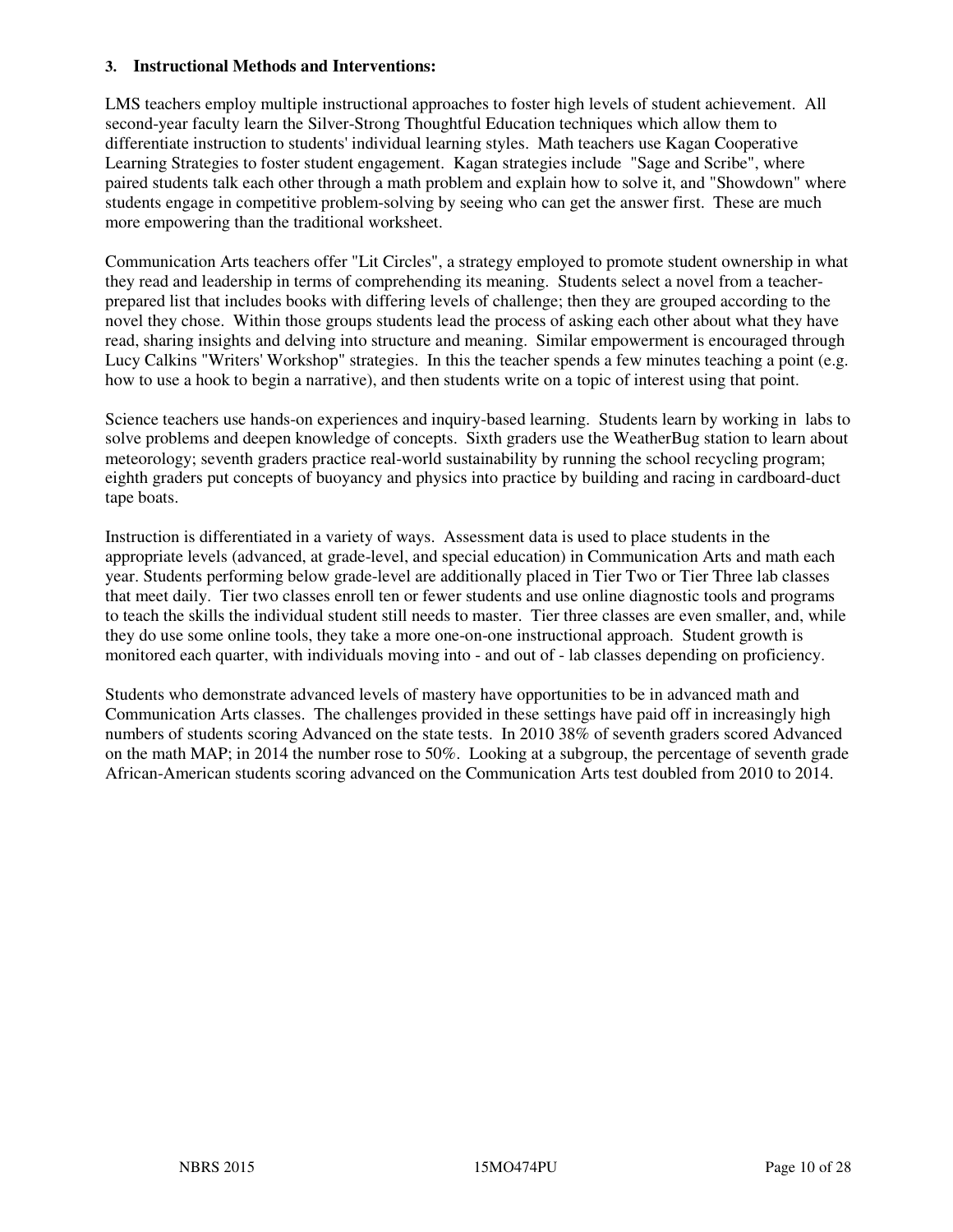#### **1. Assessment Results Narrative Summary:**

LMS students consistently score among the top five performing middle schools on the Missouri Assessment Program criterion-based Communication Arts and Math tests. All students grades 6-8 take these tests in April and receive scores of Advanced, Proficient, Basic, or Below Basic. Students must achieve above grade level in order to score Proficient or Advanced in Missouri . On the Math tests in 2014, more White students scored in the Advanced category than any other; 87% scored Advanced or Proficient. On the 2014 Communication Arts tests, more White students scored in the Advanced category than any other; 83% scored Advanced or Proficient. The school's high scores overall are a direct result of consistent collection and examination of performance data in reading and math, and the subsequent collaboration by many groups to design research-based interventions. Naturally Communication Arts and Math departments are highly involved in this process, but all departments - including PE, Art, Apogee/gifted, Special Education contribute specific strategies to the process. The Physical Education department, as an example, has offered small-group physical activities during special classes like Reading, as well as building-wide, student-led exercise to warm up the brain on testing days. Art teachers worked in their Professional Learning Community to develop design projects that would incorporate and strengthen math skills.

We are working on the achievement gap that exists between some of our subgroups and white students. While the Asian subgroup consistently scores as well as, or better than the White subgroup, with 93% scoring Advanced/Proficient in math and 89% Advanced/Proficient in Communication Arts, our Black and Hispanic subgroups are a very different story. Only 52% of Black, and 77% of Hispanic, students score Advanced/Proficient in math; only 51% of Black, and 68% of Hispanic, students score Advanced/Proficient in Comm. Arts. The building Math Data Team, in concert with math teachers, uses individual data to place students who score Basic or Below in tiered math labs that meet daily (in addition to the student's regular math class); these labs use research-based programs like iReady and Moby Max, as well one-on-one teaching, to teach foundational skills. The building Literacy Coach meets quarterly with Comm. Arts teachers to use SRI, DE, and MAP scores to place students in reading labs that meet daily in addition to their regular CA class. Special education teachers teach research-based, tier three Corrective Reading, Writing, and Math classes designed to bring students with IEPs up to grade-level achievement. The school reaches out to students in these subgroups in a variety ways, including the Mentor-Mentee program, the African-American Achievement Recognition Night, "Pie Night" for ELL families, quarterly meetings where African-American parents learn about curriculum, testing, and partnering with school for student achievement. Two all-school staff trainings have occurred this year on the challenges minority populations (low SES and racial groups) face in school and how to address them.

#### **2. Assessment for Instruction and Learning and Sharing Assessment Results:**

All LMS students take MAP (Missouri Assessment Program) tests in Communication Arts and Math in April; Scholastic Reading Inventory in August and May; Moby Math in the fall; and Discovery Education in CA and Math in September, December, and February. They also take grade-level summative tests in their four core classes multiple times a year. The three grade-level team teachers in each core subject meet weekly to co-write curriculum and assessments to guarantee consistent instructional programming and performance evaluation; they work together to establish curricular expectations for students and to address strengths and weaknesses. The entire department (grades 6-7-8) in each core (and elective) subject meets monthly to align curriculum between the grades, select texts, share data and address challenges. District committees including teachers from all three levels (elementary, middle and high school) meet twice a year to ensure that K-12 curricula are aligned to the Missouri Learning Standards and Common Core.

Students are placed in regular or advanced grade-level Communication Arts and math courses year-to-year based on their assessment and class performance the preceding year. Math and CA teachers collaborate with each other as well as the grade-level counselor and principal to make these placements. LMS offers regular and advanced Comm. Arts, and multiple levels of math, in each grade. Parents receive a letter in May stating the math and CA placements for their student for the next year. If they disagree with the placement,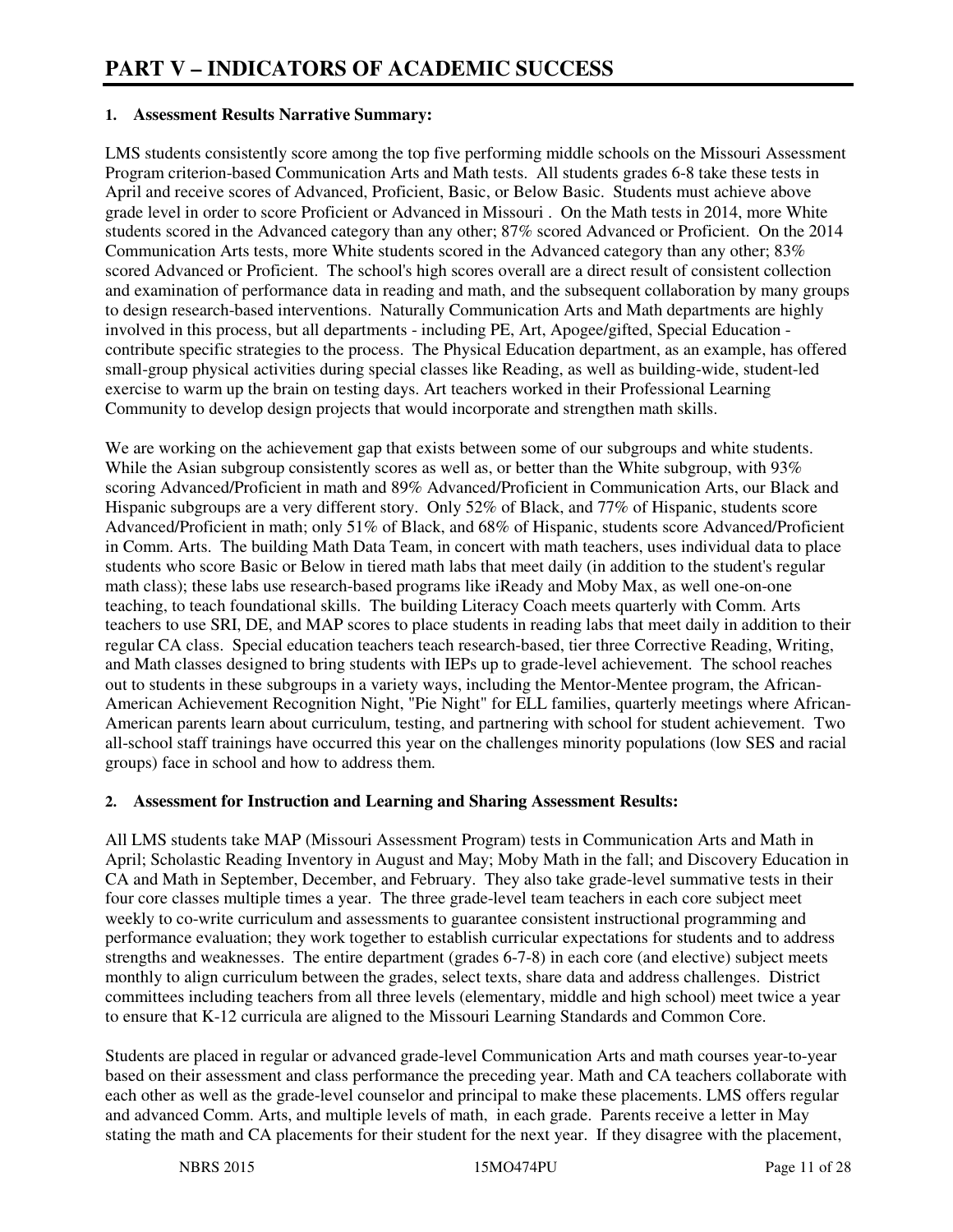they may use an established process to appeal to the principal who makes the ultimate decision. Appeals are rare because there is such regular communication between parents and teachers about achievement. Additionally parents have constant access to their student's performance by using the parent portal in Infinite Campus; there are few surprises.

All LMS parents receive a mailing containing their students' MAP scores as well as information about how to interpret them. They are individually contacted by the literacy specialist, the math teacher, counselor, or grade-level principal if their student is recommended for placement in a tiered intervention class. SRI and DE are internal benchmarking scores that are communicated to parents primarily when an intervention is advised. Teachers are constantly examining this data, and it is common for students to improve as a result of interventions; when they meet or exceed grade-level expectation, their schedules can be changed to drop the lab class. Students placed in regular Communication Arts classes whose assessment data and performance improve may be bumped up to the advanced class with parent permission.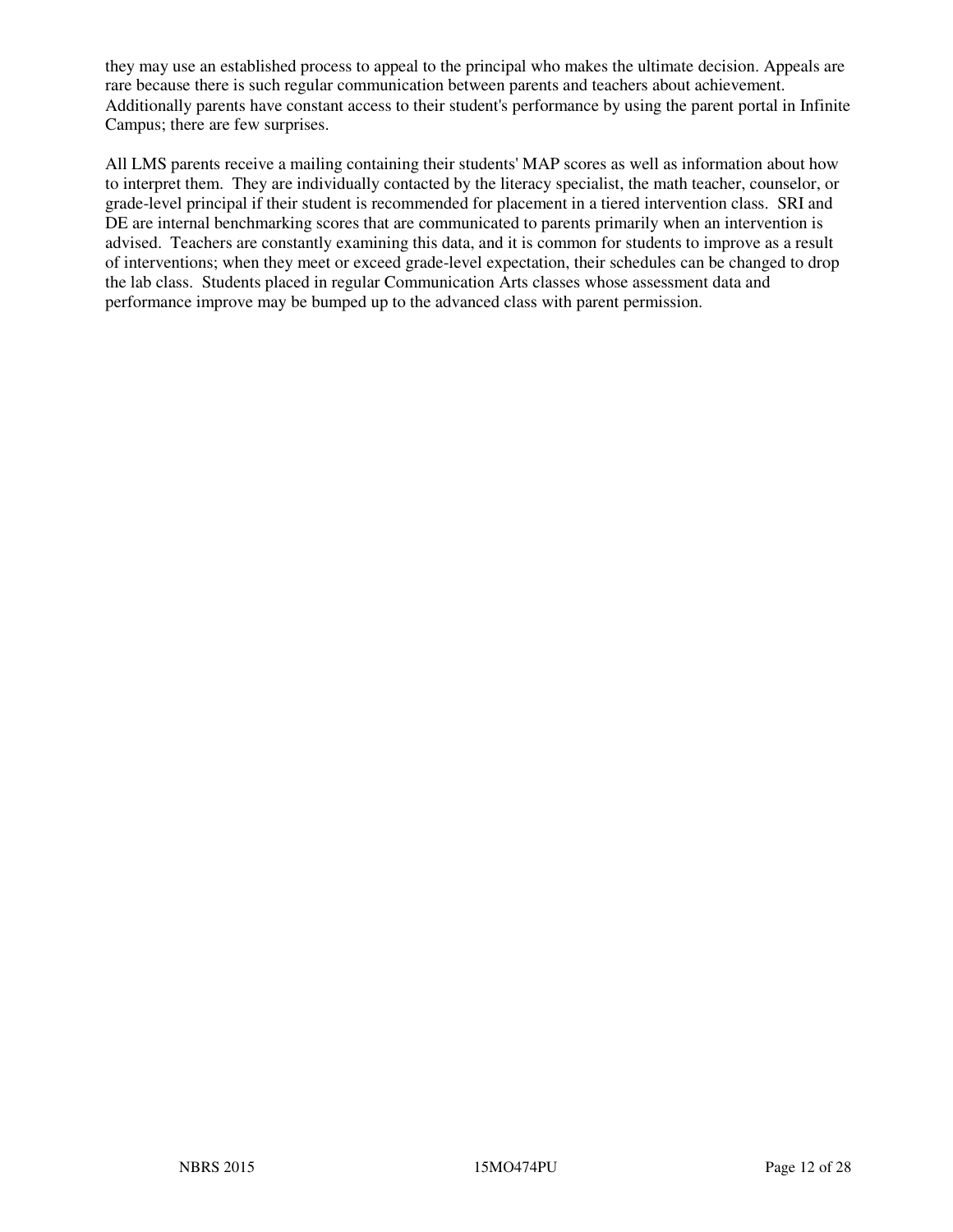# **1. School Climate/Culture**

The LMS community is proud to have been named a 2014 National School of Character based on its intentional and universal program designed to support strong academic and positive social-emotional growth. Students, staff and parents have been surveyed about school climate and culture annually for the last decade, and the results have been used to systematically transform the learning environment. Teachers, counselors and administrators participate in the Character Education Committee, the Diversity Cadre, and department committees, meeting monthly to work on the school objectives: (1) that all students, staff, and families will feel a sense of belonging to the LMS community...(2) that every student's performance will be at or above grade level...(3) that every student will demonstrate behaviors characteristic of responsible citizens.

Students are empowered to show leadership throughout the school program. Each grade has a Character Council that designs anti-bullying campaigns like "Be A Friend-Stop Social Bullying", assists with Mix-itup At Lunch days, and reaches out to mentor younger and new-to-Ladue students. Student Diversity leaders go to an annual training, bring what they learn back to classrooms, and assist with the school "I Am LMS" Diversity Day. A student committee helps counselors plan Red Ribbon Week, the school's celebration of drug- and alcohol-free living, choosing themes and participating in Slam Dunk, Drugs Are Junk competitions. LMS students participated in a Bully Prevention Summit that included multiple middle schools, and went on to create a You Tube video to illustrate how caring gestures can counteract the damage done by bullies. Students strive to be selected to the National Junior Honor Society based on grades, extracurricular activities, and service to the school. Students' academic as well as behavioral performance is evaluated in every subject; and those who earn Outstanding citizenship grades based on the defined rubric are recognized at the annual Citizenship Honor Ceremony. In 2014 an amazing fifty percent of students earned this recognition. This is surely the result of many efforts to promote student ownership of what happens here.

Teachers and staff are the linchpins in the effort to sustain a caring and high-standard learning environment. Eighty-five percent of LMS students can identify at least one teacher to whom they could go for help. Every teacher has a poster on the classroom door with his/her photograph and the message, "I Teach Because I Care." Parents show how much they value teachers by attending parent-teacher conferences at the rate of ninety percent or more; by providing grants to fund field trips and special projects; by serving delicious dinners on conference nights; by sending gift cards at Christmas/Hannukah; by donating to the Parents' Fund in honor of individual teachers; and by volunteering in the office, library, and on class excursions (including to Kansas City). Administrators constantly seek the counsel of teachers to make large to small decisions about curriculum, schedule, staffing, and special events; decision-making is shared as opposed to hierarchical.

#### **2. Engaging Families and Community**

LMS reaches out to families in a variety of ways to forge a strong connection between school and home. This is absolutely essential to student achievement. The Principal sends a weekly e-mail to parents that includes coming events and notices of interest. Teachers share up-to-the-minute comments as well as academic and citizenship grades through Infinite Campus, the online gradebook. Parents are highly encouraged to participate in fall conferences with their child's core and elective teachers, as well as studentled portfolio conferences in the spring. They complete surveys at the end of conferences to measure their degree of satisfaction with the format, and adjustments are made annually to make the format more convenient. Conference times have shifted to primarily being after work and in the evenings. Ninety percent of parents attended fall conferences in 2014.

The LMS Parent Association is involved in every aspect of school life. The school year begins with parent coffees, opportunities for parents to connect and network. An annual Buzz Book of family phone contacts is created to let parents know the names and numbers of students on their child's team. Parent Social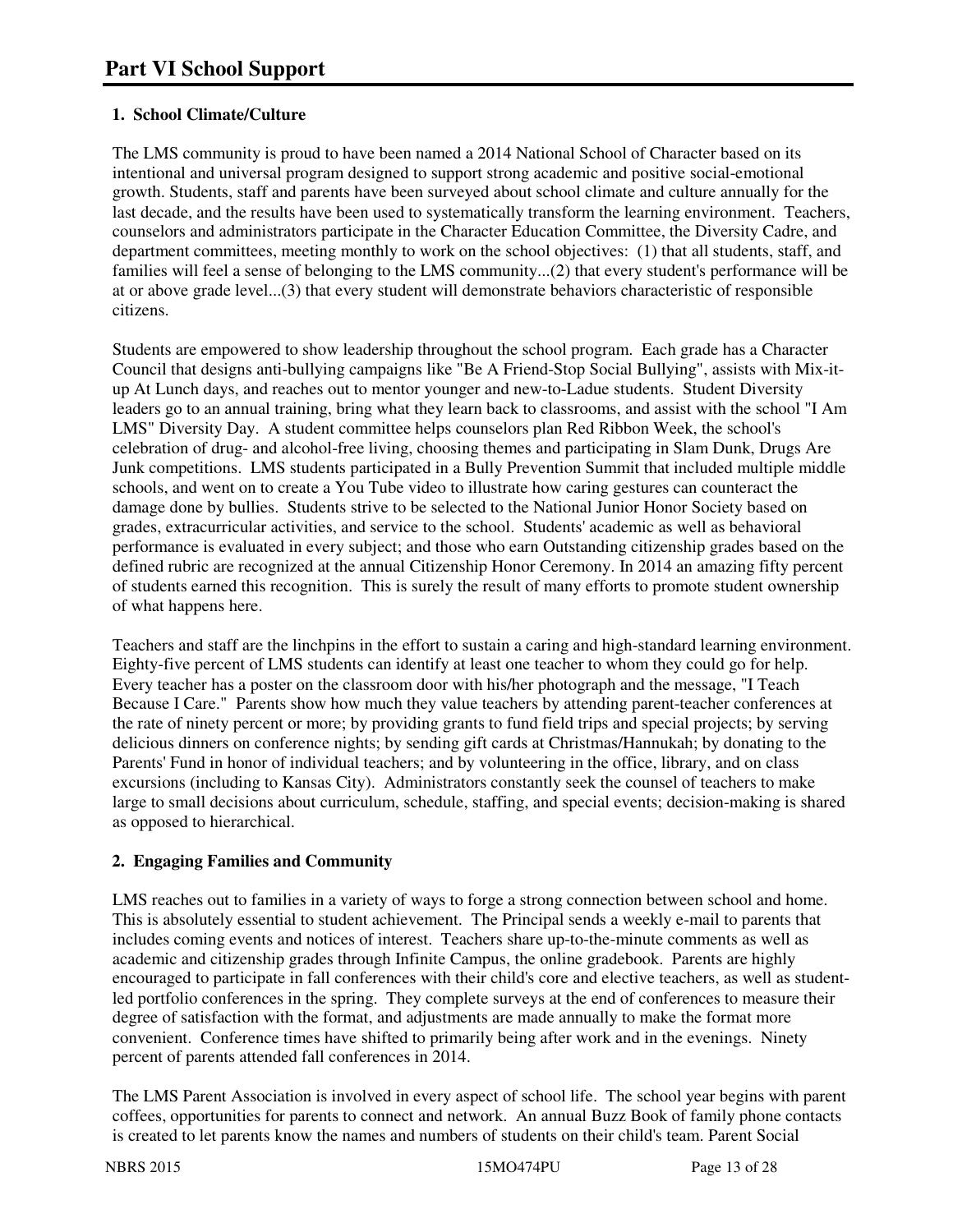Committees at each grade level plan class parties two times a year, selecting festive themes, food, and activities as well as recruiting parent chaperones. The LMSPA executive board meets monthly with the Principal to collaborate on how parents can help in the school; it also plans quarterly seminars on parenting topics of interest. Magazine sales in the fall and donations in honor of teachers to the Gift and Project Fund fund many school field trips, assemblies, and other special events.

Parents at each grade level are invited to attend many events throughout the year. They may experience school lunch with their student in the cafeteria several times a year, followed by a meeting where the principal previews upcoming school events and answers questions. They are invited to attend the Citizenship Honor Ceremony where their students are recognized for outstanding citizenship, as well as the Eighth Grade Farewell Assembly on the last day of eighth grade. African-American Achievement Night and the English Language Learner Pie Night are special opportunities for parents of those students to feel connected to the school.

Considerable effort is put into greeting families who are considering moving to, or who are already new to the district. Counselors offer monthly group tours that include a description of the LMS program. "New to Ladue" students and their parents meet with counselors to review their past history and register for LMS classes; these students have special orientations before school starts in August. Student leaders and counselors sponsor "new to Ladue" parties several times a year to facilitate the new students' entry into LMS.

The Ladue Education Foundation believes that "successful school districts need additional support from the community in order to maintain competitiveness in a national and global environment." The LEF solicits donations from individuals and businesses that fund projects that enhance real-life learning projects. WeatherBug, a state-of-the-art weather station, was installed on the LMS roof to create real-time weather data studied by sixth graders and broadcast daily on the morning announcements. The CogMed Memory Program, a computer-based solution for attention problems caused by poor working memory, is offered to students after school to improve working memory skills and focus in the classroom. The Green Schools Initiative trains seventh grade students to assess the waste generated in classrooms and design sustainable solutions. Eighth grade "Build a Lot" students learn how solar energy is turned into electricity by building solar powered cars in a multi-disciplinary, inquiry-based unit.

LMS teachers and counselors are frequently sought as cooperating teachers/supervisors of college and graduate students in education programs. Counselor interns from the University of Missouri-St. Louis learn how to conduct guidance lessons and small groups, as well as advise students one-on-one. Webster University practicum students interview and observe teachers to learn what it is like to teach in middle school. The Math-Science Network of Greater St. Louis connects LMS students with women in STEM careers through the "Expanding Your Horizons in Math and Science" field trip at St. Louis University. EducationPlus, the regional consortium of cooperating school districts, provides students and teachers with all kinds of enrichment, including the Bully Prevention Summit in 2014-15. Team of Concern, a grant program through Preferred Family Healthcare, works with at-risk students and their parents, offering drugabuse treatment and information.

#### **3. Professional Development**

All Ladue Middle School teachers are trained in Thoughtful Education, a program that provides strategies and tools for teachers to implement into their classroom that address the students' different learning sytles. This allows students to practice some skills within their personal learning style, which is comfortable, and also to challenge them to work in a different style that enhances their growth. Students take Thoughtful Ed self-assessments that identify their individual learning profiles, and teachers balance instruction and assignments accordingly. Addressing different kinds of learners is at the core of the school's record of high test scores.

Sometimes teachers design assessments around the different learning styles. For example, in the Advanced Algebra course students had a take-home test where they needed to demonstrate their understanding of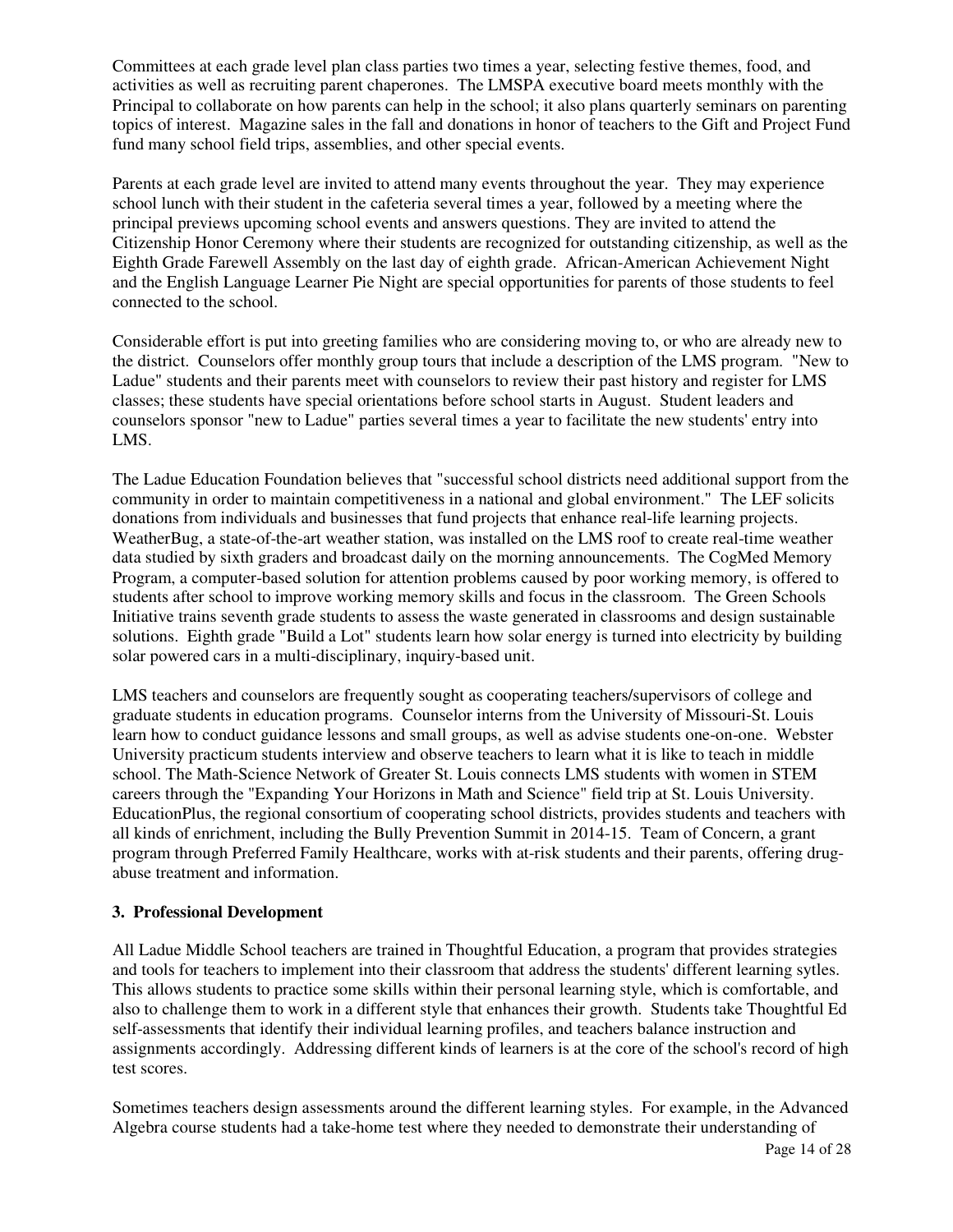quadratics by using one of the four Thoughtful Ed approaches. The Sensory-Thinking approach asked them to make a list of the steps involved; Sensory-Feeling learners could write an e-mail to a friend explaining how to solve the equation; Intuitive-Thinkers were given a problem done incorrectly and had to show how it was wrong and how to fix it; and Intuitive-Feelers had to draw a comic strip with characters representing different parts of the formula, and then act out the problem's solution.

The LMS Professional Development Committee meets monthly to plan early-release and full day PD opportunities. Full "no student" days in November and February are devoted to giving teachers across the district time to meet in vertical teams, aligning curriculum to the Missouri learning standards and learning how to integrate technology into instruction. Half-day "early-release" days are used by teachers to meet in Professional Learning Communities working on character education, diversity, and other topics of shared interest. The Character Ed PLC administers twice-yearly student surveys to determine levels of bullying and implements prevention strategies in concert with the student Character Council. These interventions have resulted in a steady decrease in levels of verbal bullying that have been reported, from 48% of students reporting being verbally harrassed at school in 2010, to 24% in 2014.

Much professional development work has been done in the area of increasing student and staff understanding of different races, cultures, religions, and identities. This culminates in the annual "I Am LMS" diversity day where students and staff make presentations about their personal culture. "White Privilege" and "Seeking Educational Equity and Diversity" are a few of the trainings that have given staff members a handle on the needs of the diverse LMS student population. State test scores show some improvement in subgroup scores - African American 8th graders scoring Proficient or above on the Reading/ELA test rose from 40% in 2010 to 56% in 2014, for example - but we continue to work on the achievement gap.

Core teachers participate in professional development aimed at increasing student proficiency in core subjects. Communication Arts teachers, for example, have been trained in Reading Plus, an online tool customized for individual students who read below grade level. These students are enrolled in a reading lab class that meets daily in addition to their regular Communication Arts class. After these students have taken the initial online assessment, the program diagnoses their individual issues in rate and/or comprehension, and then provides readings and questions at that level. As the student accomplishes his/her individually-tailored lessons, s/he sees personal progress and is motivated to push on. Programs like this have been successful at bringing up school-wide performance on the state Reading/ELA test. While 73% of seventh graders scored Proficient or Advanced on the test in 2010, 81% accomplished this in 2014; in the Free and Reduced Price Meals/Socio-Economic Disadvantaged seventh grade subgroup, the number scoring Proficient or Advanced rose from 44% in 2010 to 49% five years later.

Math teachers have been trained to use online math programs like Moby Max and iReady, individualizing software that pinpoints individual student weaknesses and designs interventions. Using state and district assessment data, students are placed in daily math lab classes (in addition to their regular math class) where their particular weaknesses are identified and lessons are taught to address these areas. This is making a difference in our subgroup scores on the state math assessments. While thirty-two percent of African American eighth graders scored Proficient or above in 2010, that number increased to forty-seven percent in 2014; similar growth occurred in the Students Receiving Special Education Services subgroup, where the number scoring Proficient or above rose from 32% in 2010 to 47% in 2014.

#### **4. School Leadership**

The LMS administration has led the faculty in doing "whatever it takes" to make sure that all students achieve at high levels because of what we intentionally do. Teachers are empowered to collaborate with each other and the administration in a variety of ways, meeting weekly as core teams and departments to develop lesson plans, evaluate curriculum, and design supports for students. Administrators attend these meetings as contributors. Department chairs serve as spokesmen for their faculty peers and meet with the principal monthly to advise about the master schedule, budget, staffing needs, and other concerns. The Leadership Team consists of the four administrators and teacher volunteers who put together the school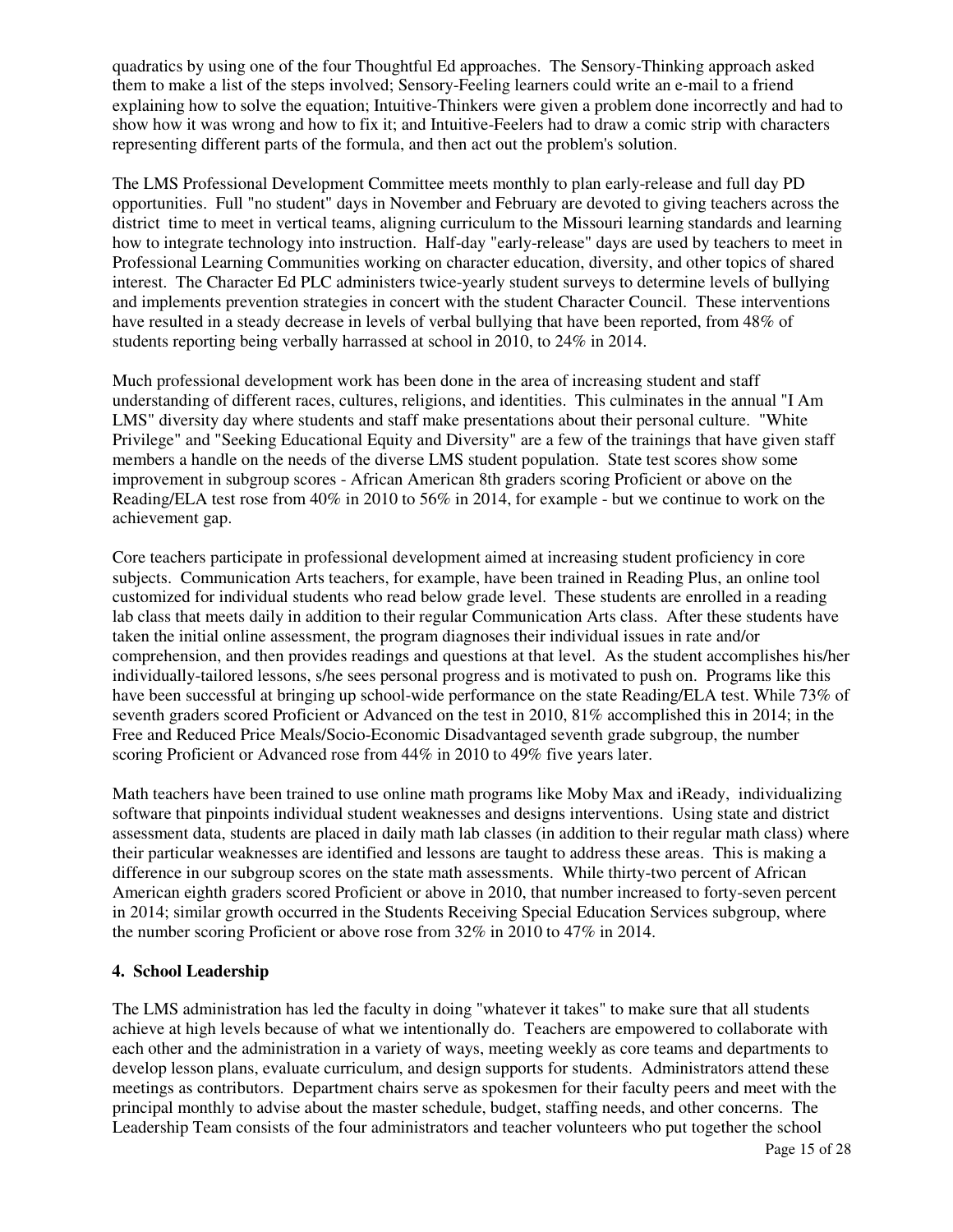improvement plan; reviewed and revised yearly, this sets building goals in the areas of curriculum, research-based instruction, safety, achievement, and student empowerment.

Each grade level has an assistant principal who specializes in the needs and procedures designed for that age group, as well as a counselor who loops with students, meeting them as fifth graders in May and serving them year-to-year until their final Farewell Assembly at the end of eighth grade. This ensures that the counselor, student, and parents work together all three years to maximize growth and achievement. The Principal of the school oversees all of this work and is the ultimate decision-maker, although it is understood that he does so having involved all stakeholders first.

Principals and counselors meet together weekly to address student issues and plan for events like parentteacher conferences, Open House, extracurricular activities, etc. The grade-level principal-counselor team meets with teachers in team meetings, IEPs, eligibility conferences and so forth, thus guaranteeing that many staff perspectives have been shared before decisions are made. A Problem-Solving Team consisting of teachers, counselors, special educators and an administrator meets weekly to consider data-based referrals regarding individual students; and this team is empowered to design a research-based intervention to address the problem. Referring teachers implement these plans with students and report back to the PST at six-week intervals to determine whether progress has been made. If not, a new strategy is designed.

The Principal meets monthly with the LMS Parent Association to get parent feedback on the school climate and programs and to talk about the multiple ways that parents serve the school. They fund the 6th grade camp experience, 7th grade trip to Kansas City, and 8th grade Formal Dance and Farewell Assembly, as well as numerous special class experiences (robotics, Weather Bug, visits to the theatre, Expanding Horizons in Math and Science career trip for girls, Megan Meier Foundation bully prevention assemblies, and many more). Parents also volunteer in the school office, library, and at events; these connections between school and home represent the importance both place on student growth and achievement. Rather than being hierarchical, leadership at LMS is highly shared between all of the adult stakeholders: administration, parents, faculty and staff.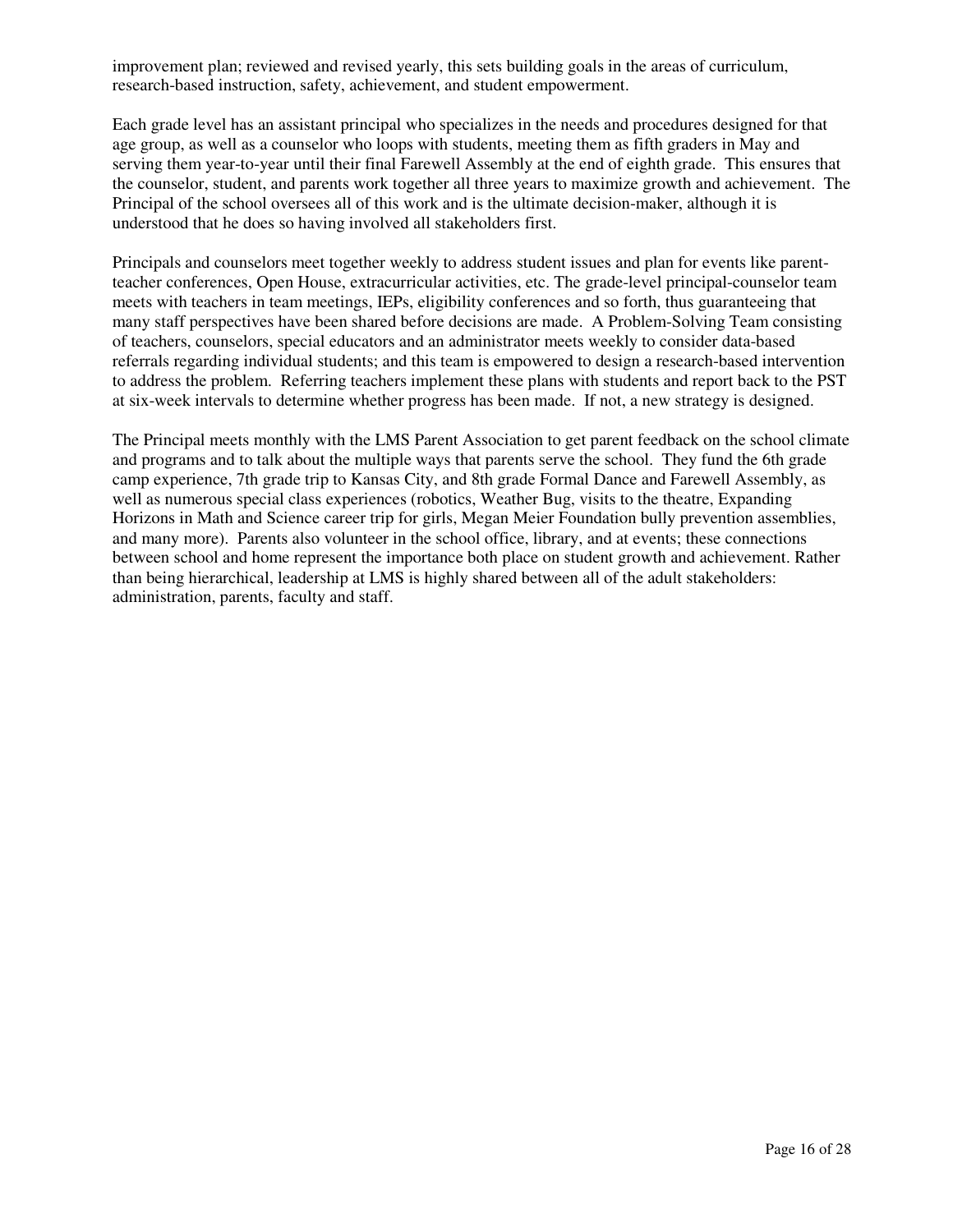# **PART VIII - ASSESSMENT RESULTS**

| <b>Subject: Math</b>                | Test:                                |
|-------------------------------------|--------------------------------------|
| <b>All Students Tested/Grade: 6</b> | <b>Edition/Publication Year: N/A</b> |
| <b>Publisher:</b>                   |                                      |

| School Year                      | 2013-2014    | 2012-2013        | 2011-2012    | 2010-2011      | 2009-2010      |
|----------------------------------|--------------|------------------|--------------|----------------|----------------|
| Testing month                    | Apr          | Apr              | Apr          | Apr            | Apr            |
| <b>SCHOOL SCORES*</b>            |              |                  |              |                |                |
| Proficient and above             | 79           | 80               | 83           | 84             | 76             |
| Advanced                         | 43           | 43               | 54           | 49             | 35             |
| Number of students tested        | 302          | 337              | 308          | 318            | 294            |
| Percent of total students tested | 99           | 100              | 100          | 99             | 100            |
| Number of students tested with   |              |                  |              |                |                |
| alternative assessment           |              |                  |              |                |                |
| % of students tested with        | $\mathbf{1}$ | $\boldsymbol{0}$ | $\mathbf{1}$ | $\overline{0}$ | $\overline{0}$ |
| alternative assessment           |              |                  |              |                |                |
| <b>SUBGROUP SCORES</b>           |              |                  |              |                |                |
| 1. Free and Reduced-Price        |              |                  |              |                |                |
| Meals/Socio-Economic/            |              |                  |              |                |                |
| <b>Disadvantaged Students</b>    |              |                  |              |                |                |
| Proficient and above             | 40           | 50               | 42           | 44             | 44             |
| Advanced                         | 11           | 17               | 21           | 20             | 19             |
| Number of students tested        | 55           | 42               | 33           | 41             | 27             |
| 2. Students receiving Special    |              |                  |              |                |                |
| <b>Education</b>                 |              |                  |              |                |                |
| Proficient and above             | 31           | 36               | 45           | 44             | 35             |
| Advanced                         | 10           | 20               | 14           | 19             | 14             |
| Number of students tested        | 29           | 31               | 36           | 36             | 37             |
| 3. English Language Learner      |              |                  |              |                |                |
| <b>Students</b>                  |              |                  |              |                |                |
| Proficient and above             |              |                  |              |                |                |
| Advanced                         |              |                  |              |                |                |
| Number of students tested        |              |                  |              |                |                |
| 4. Hispanic or Latino            |              |                  |              |                |                |
| <b>Students</b>                  |              |                  |              |                |                |
| Proficient and above             |              |                  |              |                |                |
| Advanced                         |              |                  |              |                |                |
| Number of students tested        |              |                  |              |                |                |
| 5. African-American              |              |                  |              |                |                |
| <b>Students</b>                  |              |                  |              |                |                |
| Proficient and above             | 49           | 52               | 49           | 39             | 49             |
| Advanced                         | 20           | 11               | 26           | 16             | 16             |
| Number of students tested        | 59           | 63               | 43           | 49             | 49             |
| <b>6. Asian Students</b>         |              |                  |              |                |                |
| Proficient and above             | 93           | 92               | 97           | 97             | 93             |
| Advanced                         | 76           | 66               | 92           | 76             | 63             |
| Number of students tested        | 41           | 38               | 38           | 33             | 30             |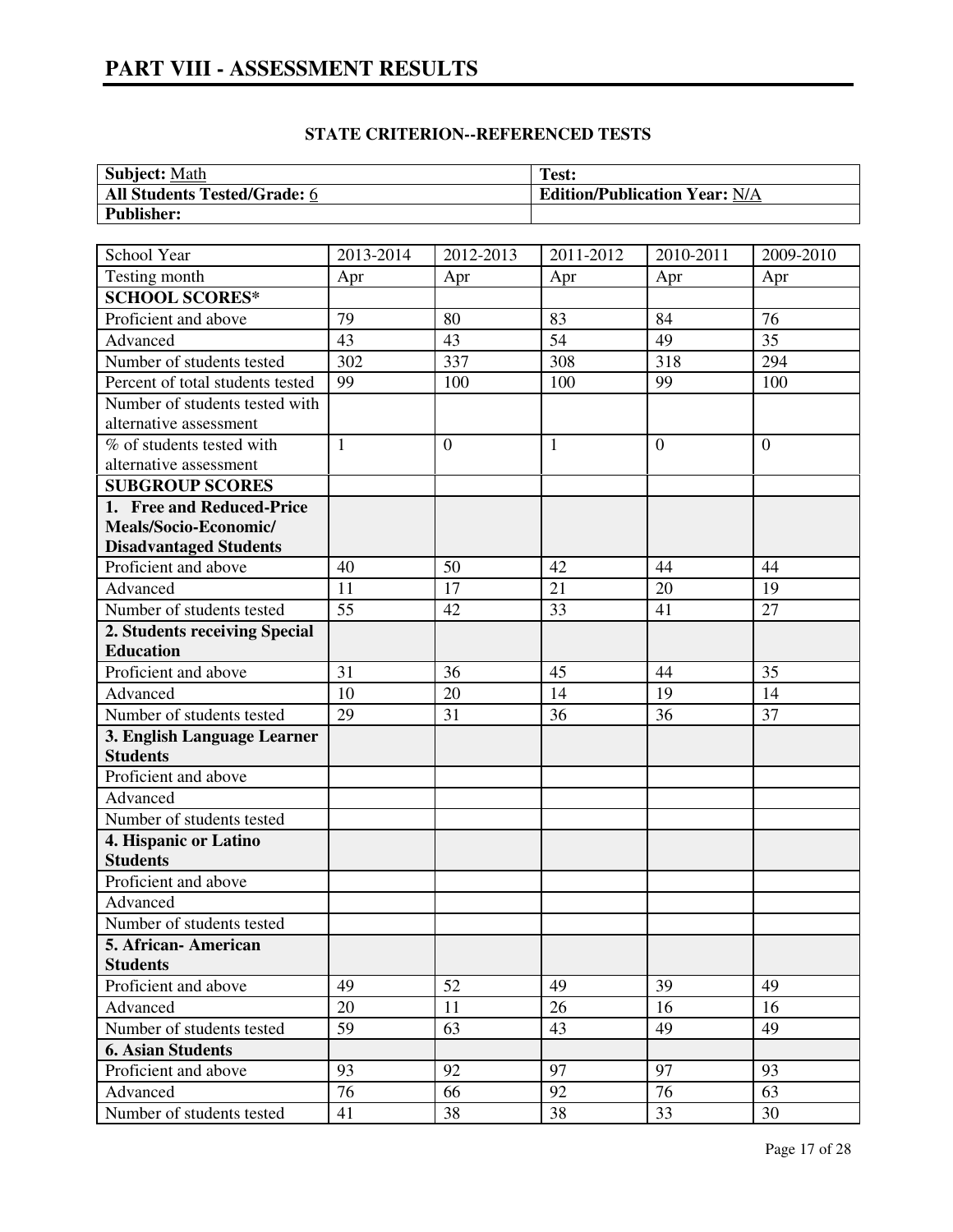| School Year                      | 2013-2014 | 2012-2013 | 2011-2012 | 2010-2011 | 2009-2010 |
|----------------------------------|-----------|-----------|-----------|-----------|-----------|
| 7. American Indian or            |           |           |           |           |           |
| <b>Alaska Native Students</b>    |           |           |           |           |           |
| Proficient and above             |           |           |           |           |           |
| Advanced                         |           |           |           |           |           |
| Number of students tested        |           |           |           |           |           |
| 8. Native Hawaiian or other      |           |           |           |           |           |
| <b>Pacific Islander Students</b> |           |           |           |           |           |
| Proficient and above             |           |           |           |           |           |
| Advanced                         |           |           |           |           |           |
| Number of students tested        |           |           |           |           |           |
| 9. White Students                |           |           |           |           |           |
| Proficient and above             | 86        | 87        | 88        | 91        | 83        |
| Advanced                         | 43        | 48        | 55        | 55        | 37        |
| Number of students tested        | 171       | 217       | 197       | 213       | 203       |
| 10. Two or More Races            |           |           |           |           |           |
| identified Students              |           |           |           |           |           |
| Proficient and above             |           |           |           |           |           |
| Advanced                         |           |           |           |           |           |
| Number of students tested        |           |           |           |           |           |
| 11. Other 1: Other 1             |           |           |           |           |           |
| Proficient and above             |           |           |           |           |           |
| Advanced                         |           |           |           |           |           |
| Number of students tested        |           |           |           |           |           |
| 12. Other 2: Other 2             |           |           |           |           |           |
| Proficient and above             |           |           |           |           |           |
| Advanced                         |           |           |           |           |           |
| Number of students tested        |           |           |           |           |           |
| 13. Other 3: Other 3             |           |           |           |           |           |
| Proficient and above             |           |           |           |           |           |
| Advanced                         |           |           |           |           |           |
| Number of students tested        |           |           |           |           |           |

**NOTES:**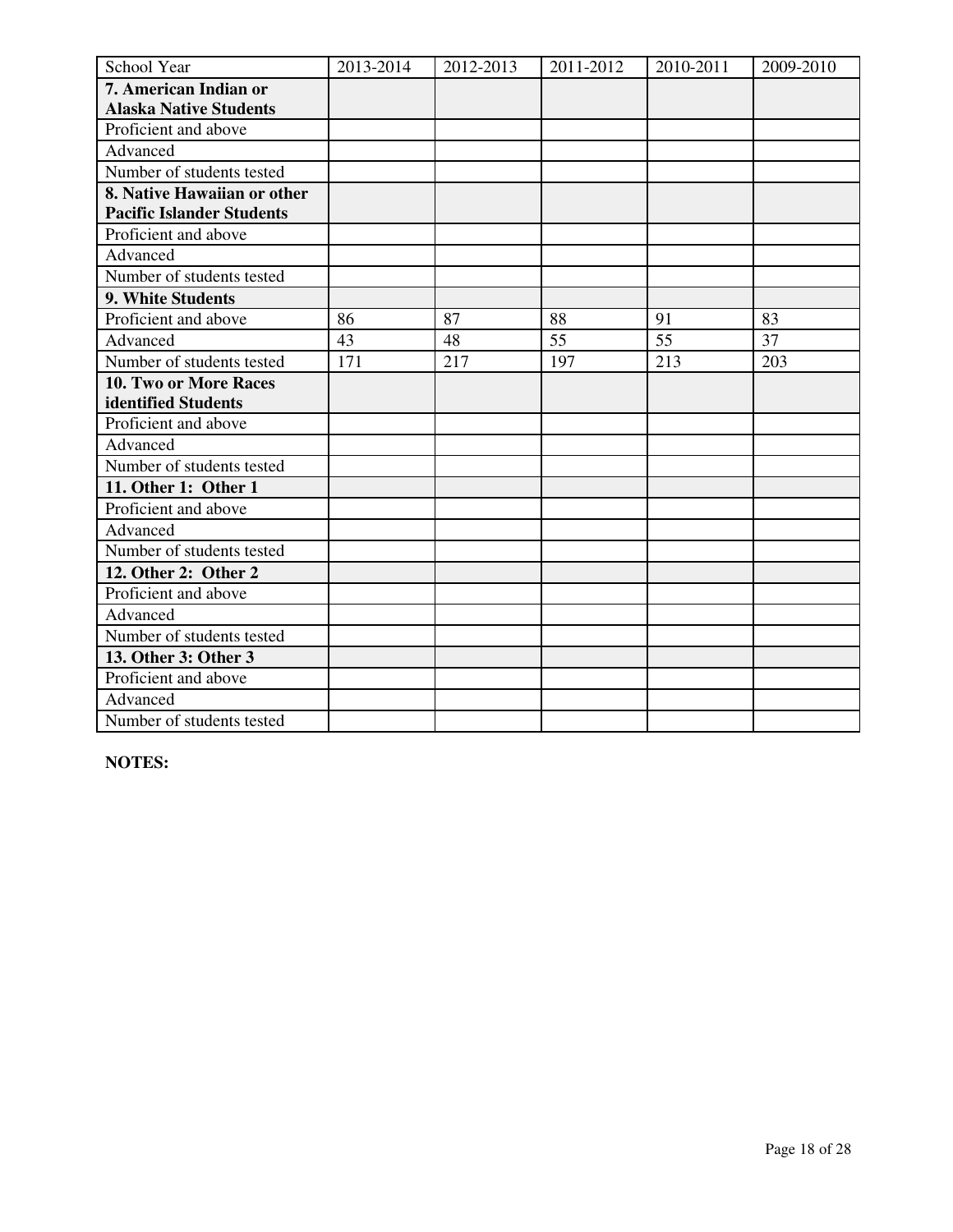| <b>Subject:</b> Math                | Test:                                |
|-------------------------------------|--------------------------------------|
| <b>All Students Tested/Grade: 7</b> | <b>Edition/Publication Year: N/A</b> |
| <b>Publisher:</b>                   |                                      |

| School Year                      | 2013-2014      | 2012-2013    | 2011-2012      | 2010-2011      | 2009-2010      |
|----------------------------------|----------------|--------------|----------------|----------------|----------------|
| Testing month                    | Apr            | Apr          | Apr            | Apr            | Apr            |
| <b>SCHOOL SCORES*</b>            |                |              |                |                |                |
| Proficient and above             | 80             | 84           | 87             | 82             | 82             |
| Advanced                         | 50             | 48           | 57             | 47             | 38             |
| Number of students tested        | 339            | 257          | 321            | 299            | 270            |
| Percent of total students tested | 98             | 99           | 100            | 100            | 99             |
| Number of students tested with   |                |              |                |                |                |
| alternative assessment           |                |              |                |                |                |
| % of students tested with        | $\overline{0}$ | $\mathbf{1}$ | $\overline{0}$ | $\overline{0}$ | $\overline{0}$ |
| alternative assessment           |                |              |                |                |                |
| <b>SUBGROUP SCORES</b>           |                |              |                |                |                |
| 1. Free and Reduced-Price        |                |              |                |                |                |
| Meals/Socio-Economic/            |                |              |                |                |                |
| <b>Disadvantaged Students</b>    |                |              |                |                |                |
| Proficient and above             | 41             | 55           | 60             | 64             | 49             |
| Advanced                         | 13             | 13           | 19             | 39             | 13             |
| Number of students tested        | 47             | 31           | 47             | 28             | 39             |
| 2. Students receiving Special    |                |              |                |                |                |
| <b>Education</b>                 |                |              |                |                |                |
| Proficient and above             | 28             | 52           | 54             | 38             | 54             |
| Advanced                         | 17             | 19           | 30             | 18             | 8              |
| Number of students tested        | 36             | 31           | 37             | 40             | 37             |
| 3. English Language Learner      |                |              |                |                |                |
| <b>Students</b>                  |                |              |                |                |                |
| Proficient and above             |                |              |                |                |                |
| Advanced                         |                |              |                |                |                |
| Number of students tested        |                |              |                |                |                |
| 4. Hispanic or Latino            |                |              |                |                |                |
| <b>Students</b>                  |                |              |                |                |                |
| Proficient and above             |                |              |                |                |                |
| Advanced                         |                |              |                |                |                |
| Number of students tested        |                |              |                |                |                |
| 5. African- American             |                |              |                |                |                |
| <b>Students</b>                  |                |              |                |                |                |
| Proficient and above             | 48             | 52           | 49             | 39             | 49             |
| Advanced                         | 10             | 11           | 26             | 16             | 16             |
| Number of students tested        | 61             | 46           | 60             | 45             | 53             |
| <b>6. Asian Students</b>         |                |              |                |                |                |
| Proficient and above             | 87             | 92           | 100            | 97             | 96             |
| Advanced                         | 69             | 68           | 85             | 87             | 78             |
| Number of students tested        | 39             | 25           | 33             | 31             | 23             |
| 7. American Indian or            |                |              |                |                |                |
| <b>Alaska Native Students</b>    |                |              |                |                |                |
| Proficient and above             |                |              |                |                |                |
| Advanced                         |                |              |                |                |                |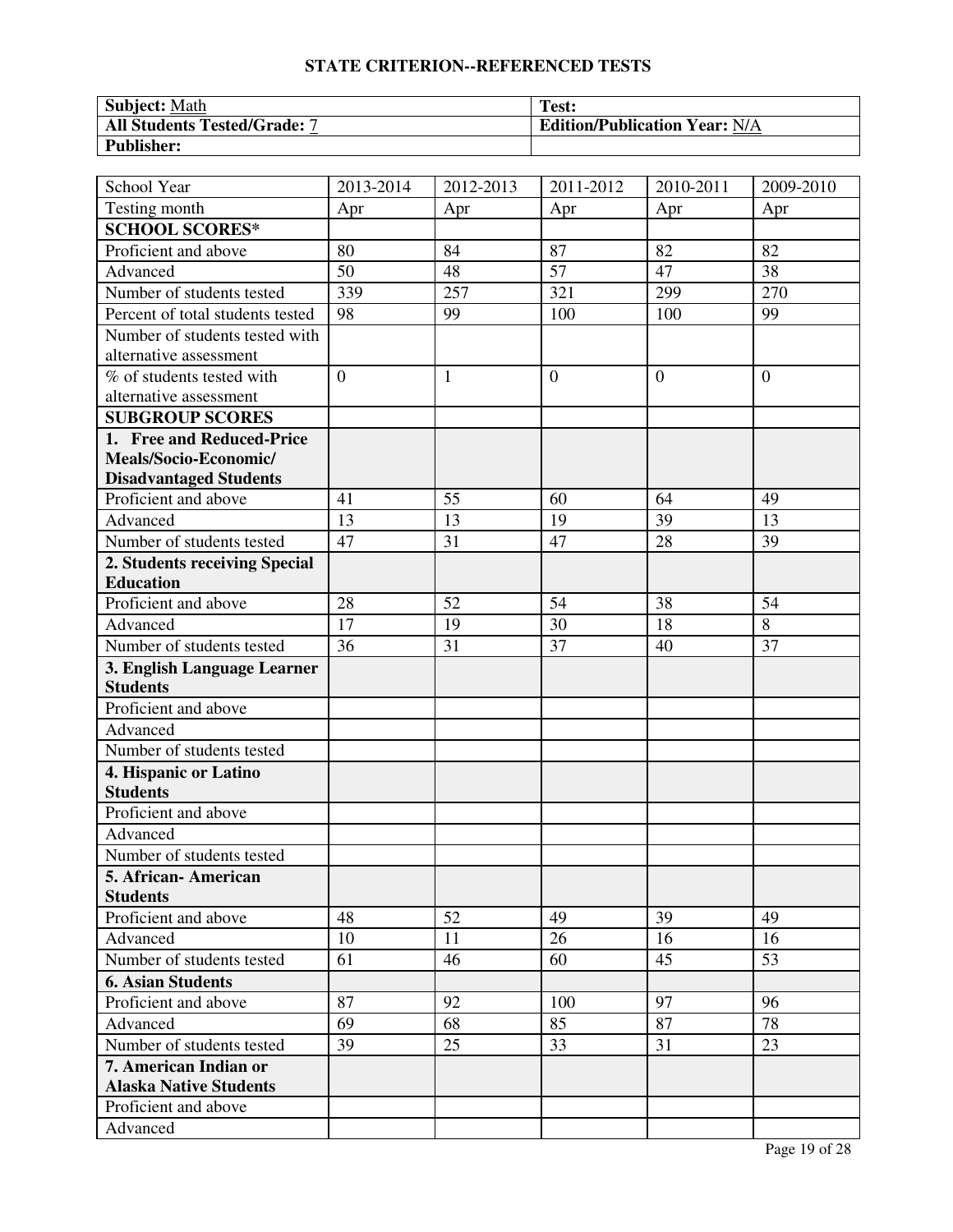| School Year                      | 2013-2014 | 2012-2013 | 2011-2012 | 2010-2011 | 2009-2010 |
|----------------------------------|-----------|-----------|-----------|-----------|-----------|
| Number of students tested        |           |           |           |           |           |
| 8. Native Hawaiian or other      |           |           |           |           |           |
| <b>Pacific Islander Students</b> |           |           |           |           |           |
| Proficient and above             |           |           |           |           |           |
| Advanced                         |           |           |           |           |           |
| Number of students tested        |           |           |           |           |           |
| 9. White Students                |           |           |           |           |           |
| Proficient and above             | 87        | 90        | 91        | 88        | 91        |
| Advanced                         | 59        | 56        | 64        | 46        | 43        |
| Number of students tested        | 218       | 162       | 209       | 203       | 182       |
| 10. Two or More Races            |           |           |           |           |           |
| identified Students              |           |           |           |           |           |
| Proficient and above             |           |           |           |           |           |
| Advanced                         |           |           |           |           |           |
| Number of students tested        |           |           |           |           |           |
| 11. Other 1: Other 1             |           |           |           |           |           |
| Proficient and above             |           |           |           |           |           |
| Advanced                         |           |           |           |           |           |
| Number of students tested        |           |           |           |           |           |
| 12. Other 2: Other 2             |           |           |           |           |           |
| Proficient and above             |           |           |           |           |           |
| Advanced                         |           |           |           |           |           |
| Number of students tested        |           |           |           |           |           |
| 13. Other 3: Other 3             |           |           |           |           |           |
| Proficient and above             |           |           |           |           |           |
| Advanced                         |           |           |           |           |           |
| Number of students tested        |           |           |           |           |           |

**NOTES:**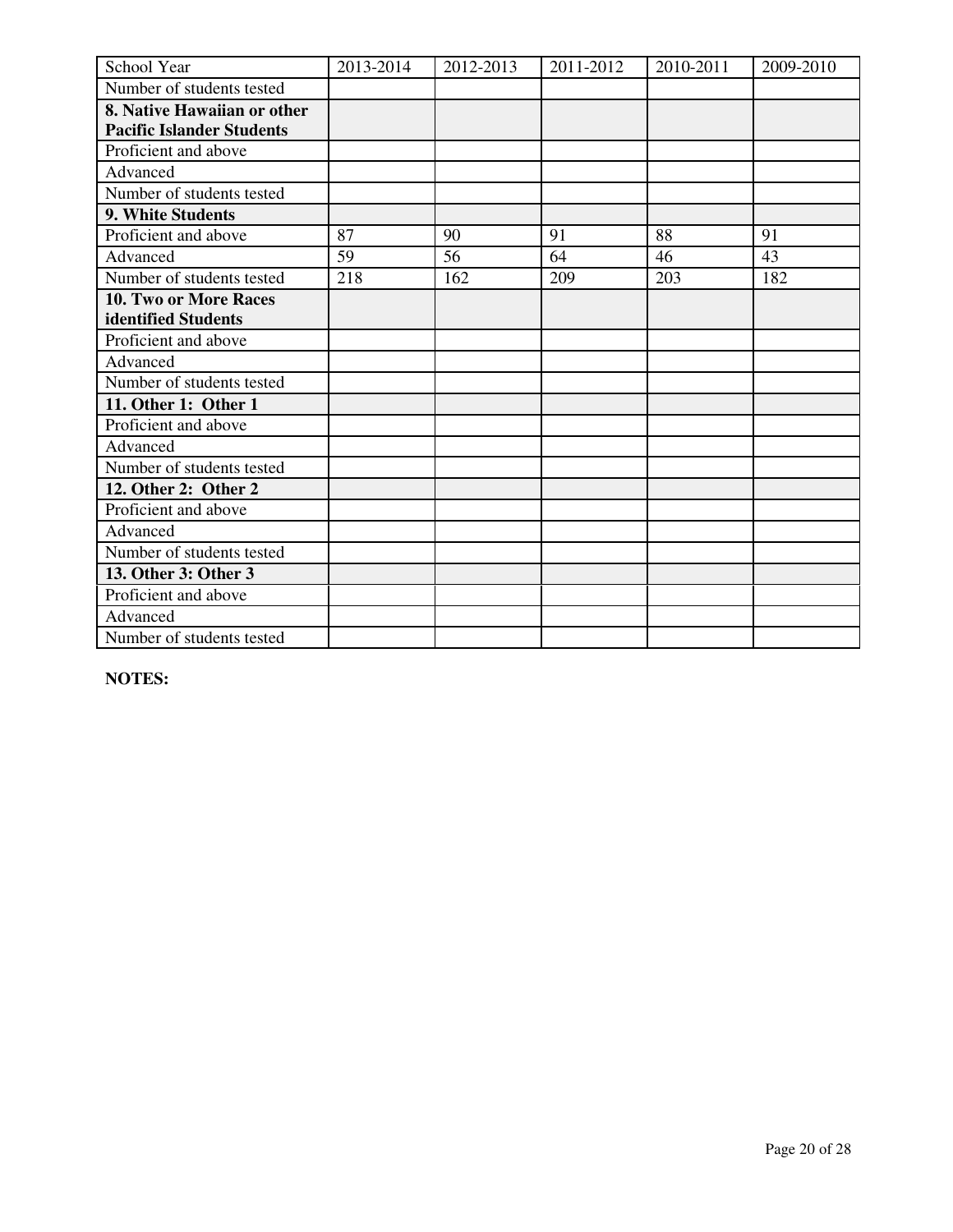| <b>Subject:</b> Math                | Test:                                |
|-------------------------------------|--------------------------------------|
| <b>All Students Tested/Grade: 8</b> | <b>Edition/Publication Year: N/A</b> |
| Publisher:                          |                                      |

| School Year                      | 2013-2014    | 2012-2013        | 2011-2012      | 2010-2011    | 2009-2010 |
|----------------------------------|--------------|------------------|----------------|--------------|-----------|
| Testing month                    | Apr          | Apr              | Apr            | Apr          | Apr       |
| <b>SCHOOL SCORES*</b>            |              |                  |                |              |           |
| Proficient and above             | 82           | 34               | 79             | 79           | 78        |
| Advanced                         | 50           | 26               | 54             | 49           | 51        |
| Number of students tested        | 282          | 87               | 307            | 284          | 297       |
| Percent of total students tested | 89           | 99               | 100            | 99           | 100       |
| Number of students tested with   |              |                  |                |              |           |
| alternative assessment           |              |                  |                |              |           |
| % of students tested with        | $\mathbf{1}$ | $\overline{2}$   | $\overline{0}$ | $\mathbf{1}$ | $\theta$  |
| alternative assessment           |              |                  |                |              |           |
| <b>SUBGROUP SCORES</b>           |              |                  |                |              |           |
| 1. Free and Reduced-Price        |              |                  |                |              |           |
| Meals/Socio-Economic/            |              |                  |                |              |           |
| <b>Disadvantaged Students</b>    |              |                  |                |              |           |
| Proficient and above             | 55           | $\overline{0}$   | 47             | 34           | 57        |
| Advanced                         | 21           | $\boldsymbol{0}$ | 29             | 11           | 24        |
| Number of students tested        | 44           | 26               | 28             | 44           | 21        |
| 2. Students receiving Special    |              |                  |                |              |           |
| <b>Education</b>                 |              |                  |                |              |           |
| Proficient and above             | 47           | 9                | 33             | 50           | 32        |
| Advanced                         | 14           | $\boldsymbol{0}$ | 19             | 18           | 13        |
| Number of students tested        | 36           | 23               | 43             | 40           | 38        |
| 3. English Language Learner      |              |                  |                |              |           |
| <b>Students</b>                  |              |                  |                |              |           |
| Proficient and above             |              |                  |                |              |           |
| Advanced                         |              |                  |                |              |           |
| Number of students tested        |              |                  |                |              |           |
| 4. Hispanic or Latino            |              |                  |                |              |           |
| <b>Students</b>                  |              |                  |                |              |           |
| Proficient and above             |              |                  |                |              |           |
| Advanced                         |              |                  |                |              |           |
| Number of students tested        |              |                  |                |              |           |
| 5. African- American             |              |                  |                |              |           |
| <b>Students</b>                  |              |                  |                |              |           |
| Proficient and above             | 59           | 5                | 50             | 43           | 44        |
| Advanced                         | 22           | $\overline{3}$   | 30             | 13           | 10        |
| Number of students tested        | 58           | 39               | 46             | 56           | 39        |
| <b>6. Asian Students</b>         |              |                  |                |              |           |
| Proficient and above             | 97           | 86               | 91             | 100          | 90        |
| Advanced                         | 80           | 86               | 78             | 92           | 78        |
| Number of students tested        | 31           | $\tau$           | 32             | 25           | 40        |
| 7. American Indian or            |              |                  |                |              |           |
| <b>Alaska Native Students</b>    |              |                  |                |              |           |
| Proficient and above             |              |                  |                |              |           |
| Advanced                         |              |                  |                |              |           |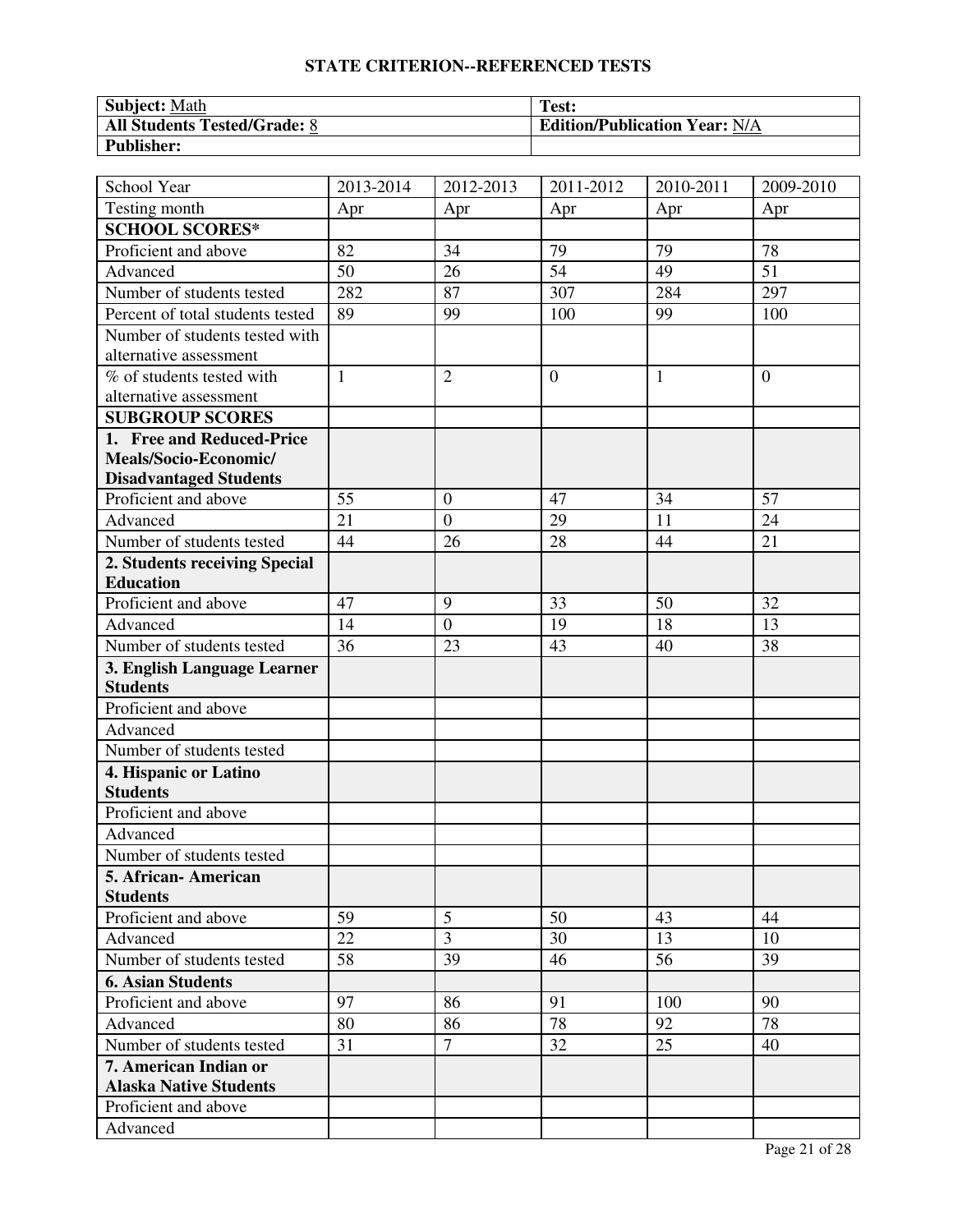| School Year                      | 2013-2014 | 2012-2013 | 2011-2012 | 2010-2011 | 2009-2010 |
|----------------------------------|-----------|-----------|-----------|-----------|-----------|
| Number of students tested        |           |           |           |           |           |
| 8. Native Hawaiian or other      |           |           |           |           |           |
| <b>Pacific Islander Students</b> |           |           |           |           |           |
| Proficient and above             |           |           |           |           |           |
| Advanced                         |           |           |           |           |           |
| Number of students tested        |           |           |           |           |           |
| <b>9. White Students</b>         |           |           |           |           |           |
| Proficient and above             | 88        | 56        | 84        | 89        | 82        |
| Advanced                         | 56        | 44        | 57        | 57        | 54        |
| Number of students tested        | 163       | 36        | 206       | 180       | 210       |
| <b>10. Two or More Races</b>     |           |           |           |           |           |
| identified Students              |           |           |           |           |           |
| Proficient and above             |           |           |           |           |           |
| Advanced                         |           |           |           |           |           |
| Number of students tested        |           |           |           |           |           |
| 11. Other 1: Other 1             |           |           |           |           |           |
| Proficient and above             |           |           |           |           |           |
| Advanced                         |           |           |           |           |           |
| Number of students tested        |           |           |           |           |           |
| 12. Other 2: Other 2             |           |           |           |           |           |
| Proficient and above             |           |           |           |           |           |
| Advanced                         |           |           |           |           |           |
| Number of students tested        |           |           |           |           |           |
| 13. Other 3: Other 3             |           |           |           |           |           |
| Proficient and above             |           |           |           |           |           |
| Advanced                         |           |           |           |           |           |
| Number of students tested        |           |           |           |           |           |

**NOTES:** In 2012-2013, 8th grade students in Algebra I took the High School Algebra End of Course Exam instead of the 8th grade Math assessment.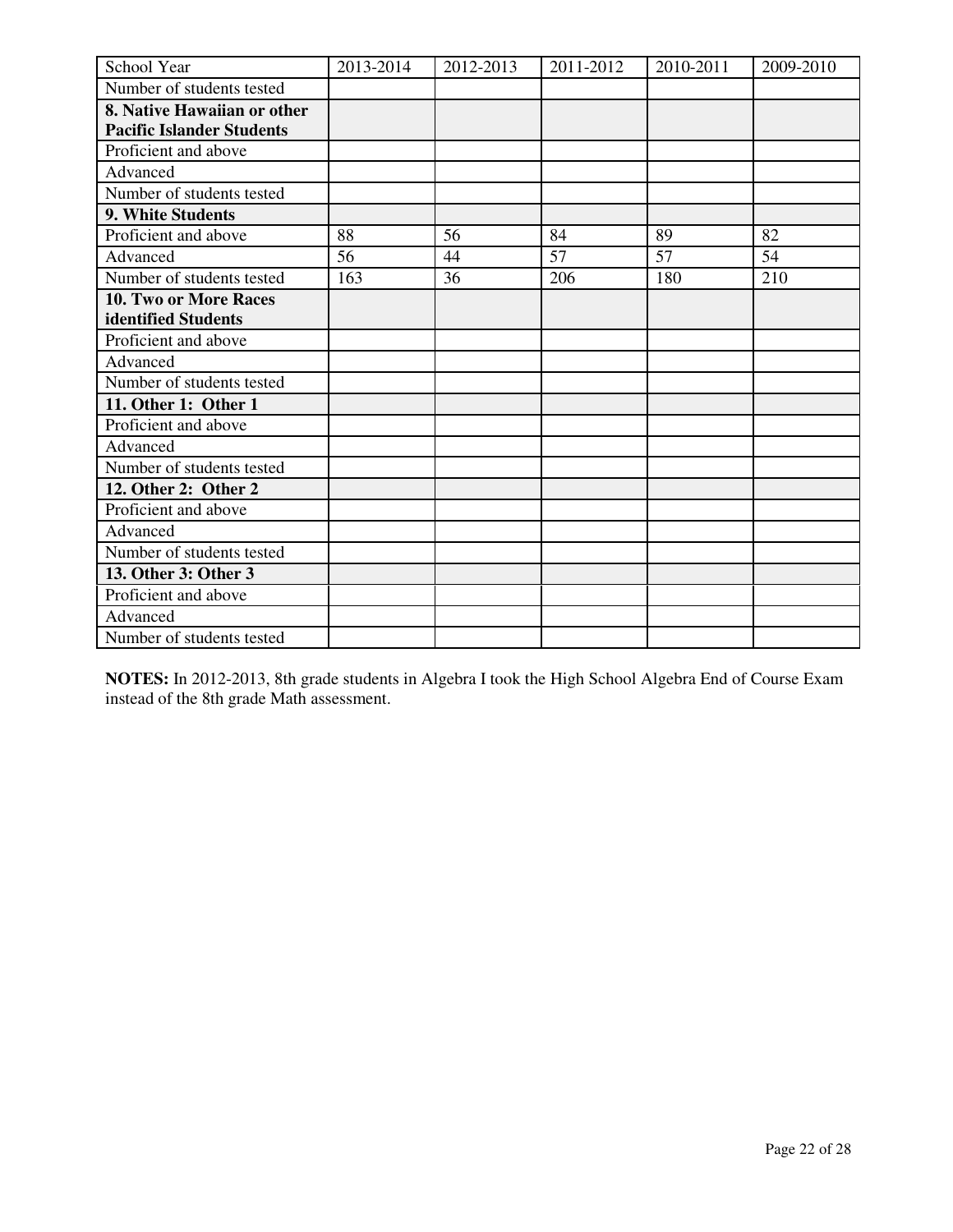| <b>Subject: Reading/ELA</b>         | Test:                                |
|-------------------------------------|--------------------------------------|
| <b>All Students Tested/Grade: 6</b> | <b>Edition/Publication Year: N/A</b> |
| <b>Publisher:</b>                   |                                      |

| School Year                                    | 2013-2014      | 2012-2013      | 2011-2012    | 2010-2011      | 2009-2010    |
|------------------------------------------------|----------------|----------------|--------------|----------------|--------------|
| Testing month                                  | Apr            | Apr            | Apr          | Apr            | Apr          |
| <b>SCHOOL SCORES*</b>                          |                |                |              |                |              |
| Proficient and above                           | 71             | 75             | 80           | 77             | 76           |
| Advanced                                       | 38             | 37             | 47           | 40             | 38           |
| Number of students tested                      | 303            | 342            | 308          | 317            | 294          |
| Percent of total students tested               | 100            | 99             | 100          | 99             | 100          |
| Number of students tested with                 |                |                |              |                |              |
| alternative assessment                         |                |                |              |                |              |
| % of students tested with                      | $\mathbf{1}$   | $\overline{0}$ | $\mathbf{1}$ | $\overline{0}$ | $\mathbf{0}$ |
| alternative assessment                         |                |                |              |                |              |
| <b>SUBGROUP SCORES</b>                         |                |                |              |                |              |
| 1. Free and Reduced-Price                      |                |                |              |                |              |
| Meals/Socio-Economic/                          |                |                |              |                |              |
| <b>Disadvantaged Students</b>                  |                |                |              |                |              |
| Proficient and above                           | 27             | 48             | 42           | 40             | 52           |
| Advanced                                       | $\overline{4}$ | 12             | 18           | 15             | 15           |
| Number of students tested                      | 55             | 42             | 33           | 40             | 27           |
| 2. Students receiving Special                  |                |                |              |                |              |
| <b>Education</b>                               |                |                |              |                |              |
| Proficient and above                           | 24             | 29             | 31           | 36             | 38           |
| Advanced                                       | $\overline{7}$ | 13             | 14           | 17             | 8            |
| Number of students tested                      | 29             | 31             | 36           | 36             | 37           |
| 3. English Language Learner<br><b>Students</b> |                |                |              |                |              |
| Proficient and above                           |                |                |              |                |              |
| Advanced                                       |                |                |              |                |              |
| Number of students tested                      |                |                |              |                |              |
| 4. Hispanic or Latino                          |                |                |              |                |              |
| <b>Students</b>                                |                |                |              |                |              |
| Proficient and above                           |                |                |              |                |              |
| Advanced                                       |                |                |              |                |              |
| Number of students tested                      |                |                |              |                |              |
| 5. African- American                           |                |                |              |                |              |
| <b>Students</b>                                |                |                |              |                |              |
| Proficient and above                           | 41             | 51             | 56           | 38             | 47           |
| Advanced                                       | 12             | 8              | 26           | 19             | 16           |
| Number of students tested                      | 59             | 63             | 43           | 48             | 49           |
| <b>6. Asian Students</b>                       |                |                |              |                |              |
| Proficient and above                           | 86             | 77             | 97           | 88             | 80           |
| Advanced                                       | 62             | 39             | 66           | 70             | 53           |
| Number of students tested                      | 42             | 37             | 38           | 33             | 30           |
| 7. American Indian or                          |                |                |              |                |              |
| <b>Alaska Native Students</b>                  |                |                |              |                |              |
| Proficient and above                           |                |                |              |                |              |
| Advanced                                       |                |                |              |                |              |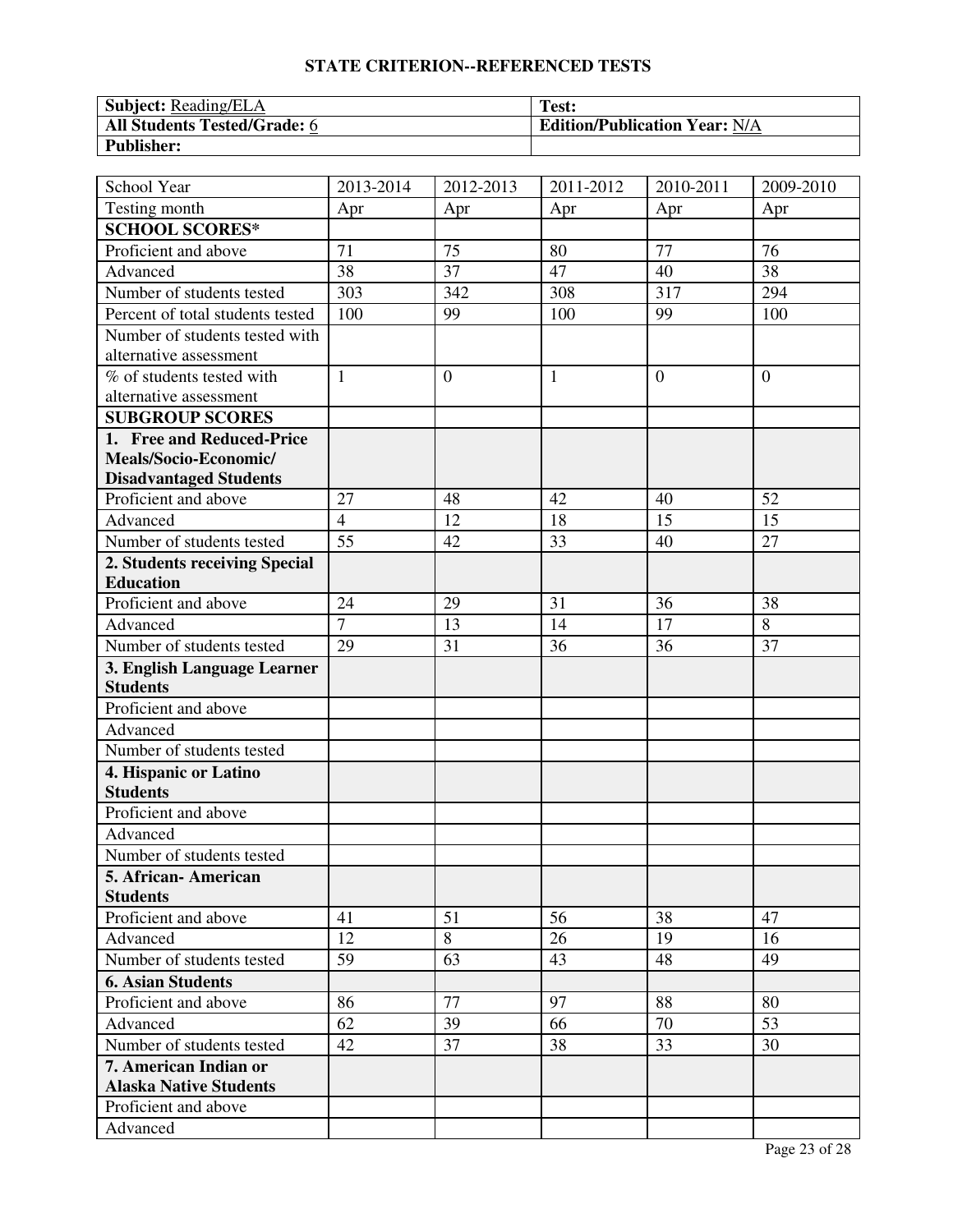| School Year                      | 2013-2014 | 2012-2013 | 2011-2012 | 2010-2011 | 2009-2010 |
|----------------------------------|-----------|-----------|-----------|-----------|-----------|
| Number of students tested        |           |           |           |           |           |
| 8. Native Hawaiian or other      |           |           |           |           |           |
| <b>Pacific Islander Students</b> |           |           |           |           |           |
| Proficient and above             |           |           |           |           |           |
| Advanced                         |           |           |           |           |           |
| Number of students tested        |           |           |           |           |           |
| 9. White Students                |           |           |           |           |           |
| Proficient and above             | 78        | 81        | 82        | 83        | 84        |
| Advanced                         | 40        | 44        | 48        | 42        | 43        |
| Number of students tested        | 171       | 220       | 197       | 213       | 203       |
| 10. Two or More Races            |           |           |           |           |           |
| identified Students              |           |           |           |           |           |
| Proficient and above             |           |           |           |           |           |
| Advanced                         |           |           |           |           |           |
| Number of students tested        |           |           |           |           |           |
| 11. Other 1: Other 1             |           |           |           |           |           |
| Proficient and above             |           |           |           |           |           |
| Advanced                         |           |           |           |           |           |
| Number of students tested        |           |           |           |           |           |
| 12. Other 2: Other 2             |           |           |           |           |           |
| Proficient and above             |           |           |           |           |           |
| Advanced                         |           |           |           |           |           |
| Number of students tested        |           |           |           |           |           |
| 13. Other 3: Other 3             |           |           |           |           |           |
| Proficient and above             |           |           |           |           |           |
| Advanced                         |           |           |           |           |           |
| Number of students tested        |           |           |           |           |           |

**NOTES:**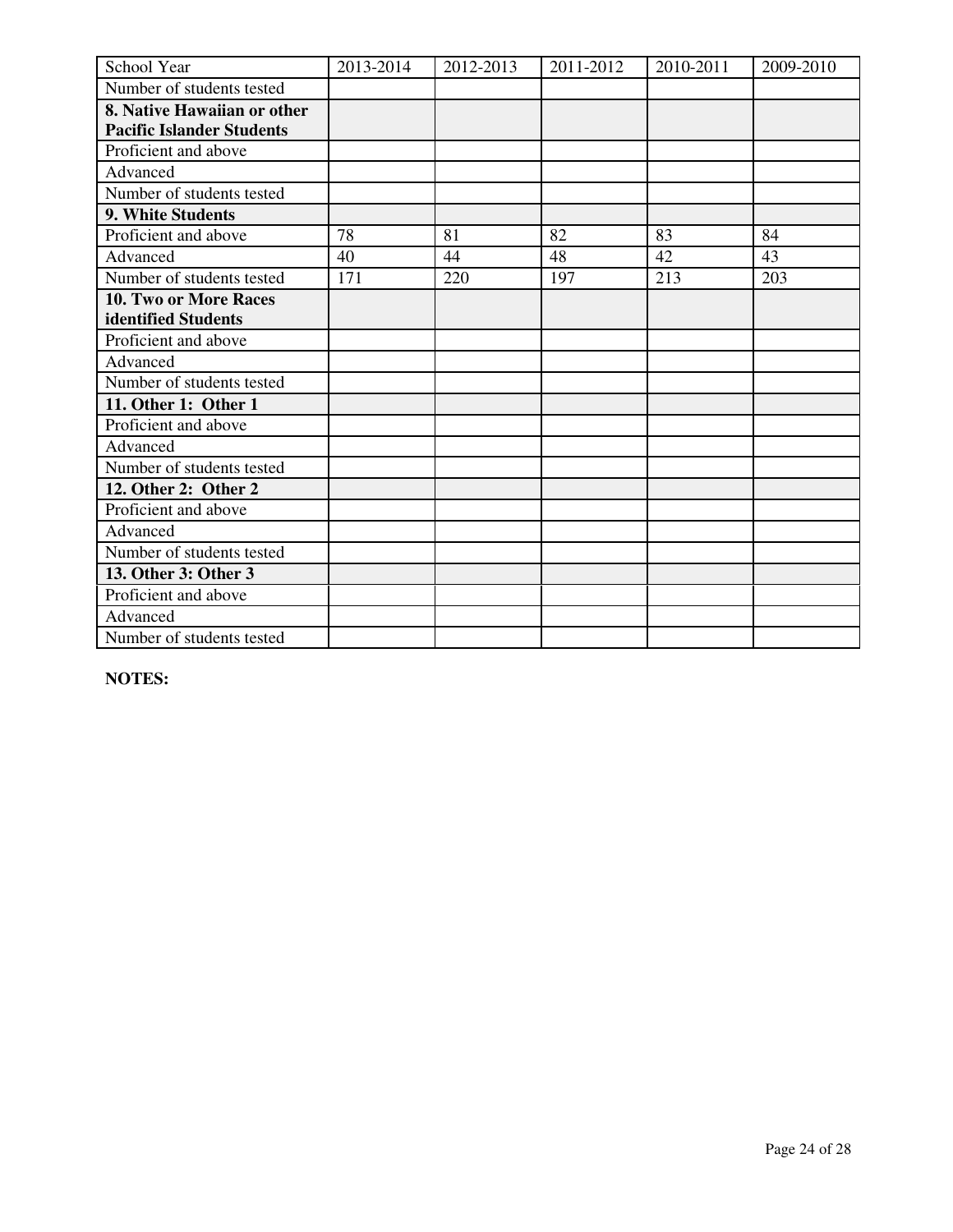| <b>Subject:</b> Reading/ELA         | Test:                                |
|-------------------------------------|--------------------------------------|
| <b>All Students Tested/Grade: 7</b> | <b>Edition/Publication Year: N/A</b> |
| <b>Publisher:</b>                   |                                      |

| School Year                                    | 2013-2014      | 2012-2013    | 2011-2012      | 2010-2011        | 2009-2010 |
|------------------------------------------------|----------------|--------------|----------------|------------------|-----------|
| Testing month                                  | Apr            | Apr          | Apr            | Apr              | Apr       |
| <b>SCHOOL SCORES*</b>                          |                |              |                |                  |           |
| Proficient and above                           | 81             | 83           | 81             | 84               | 73        |
| Advanced                                       | 44             | 47           | 44             | 45               | 42        |
| Number of students tested                      | 341            | 301          | 321            | 297              | 270       |
| Percent of total students tested               | 99             | 99           | 100            | 99               | 99        |
| Number of students tested with                 |                |              |                |                  |           |
| alternative assessment                         |                |              |                |                  |           |
| % of students tested with                      | $\overline{0}$ | $\mathbf{1}$ | $\overline{0}$ | $\boldsymbol{0}$ | $\theta$  |
| alternative assessment                         |                |              |                |                  |           |
| <b>SUBGROUP SCORES</b>                         |                |              |                |                  |           |
| 1. Free and Reduced-Price                      |                |              |                |                  |           |
| Meals/Socio-Economic/                          |                |              |                |                  |           |
| <b>Disadvantaged Students</b>                  |                |              |                |                  |           |
| Proficient and above                           | 49             | 56           | 49             | 69               | 44        |
| Advanced                                       | 11             | 22           | 13             | 31               | 8         |
| Number of students tested                      | 47             | 32           | 47             | 26               | 39        |
| 2. Students receiving Special                  |                |              |                |                  |           |
| <b>Education</b>                               |                |              |                |                  |           |
| Proficient and above                           | 31             | 39           | 46             | 48               | 35        |
| Advanced                                       | 17             | 18           | 8              | 10               | 11        |
| Number of students tested                      | 36             | 33           | 37             | 40               | 37        |
| 3. English Language Learner<br><b>Students</b> |                |              |                |                  |           |
| Proficient and above                           |                |              |                |                  |           |
| Advanced                                       |                |              |                |                  |           |
| Number of students tested                      |                |              |                |                  |           |
| 4. Hispanic or Latino                          |                |              |                |                  |           |
| <b>Students</b>                                |                |              |                |                  |           |
| Proficient and above                           |                |              |                |                  |           |
| Advanced                                       |                |              |                |                  |           |
| Number of students tested                      |                |              |                |                  |           |
| 5. African-American                            |                |              |                |                  |           |
| <b>Students</b>                                |                |              |                |                  |           |
| Proficient and above                           | 56             | 56           | 52             | 68               | 40        |
| Advanced                                       | 16             | 17           | 15             | 18               | 8         |
| Number of students tested                      | 61             | 48           | 60             | 44               | 53        |
| <b>6. Asian Students</b>                       |                |              |                |                  |           |
| Proficient and above                           | 87             | 95           | 91             | 83               | 91        |
| Advanced                                       | 53             | 68           | 79             | 73               | 61        |
| Number of students tested                      | 38             | 41           | 33             | 30               | 23        |
| 7. American Indian or                          |                |              |                |                  |           |
| <b>Alaska Native Students</b>                  |                |              |                |                  |           |
| Proficient and above                           |                |              |                |                  |           |
| Advanced                                       |                |              |                |                  |           |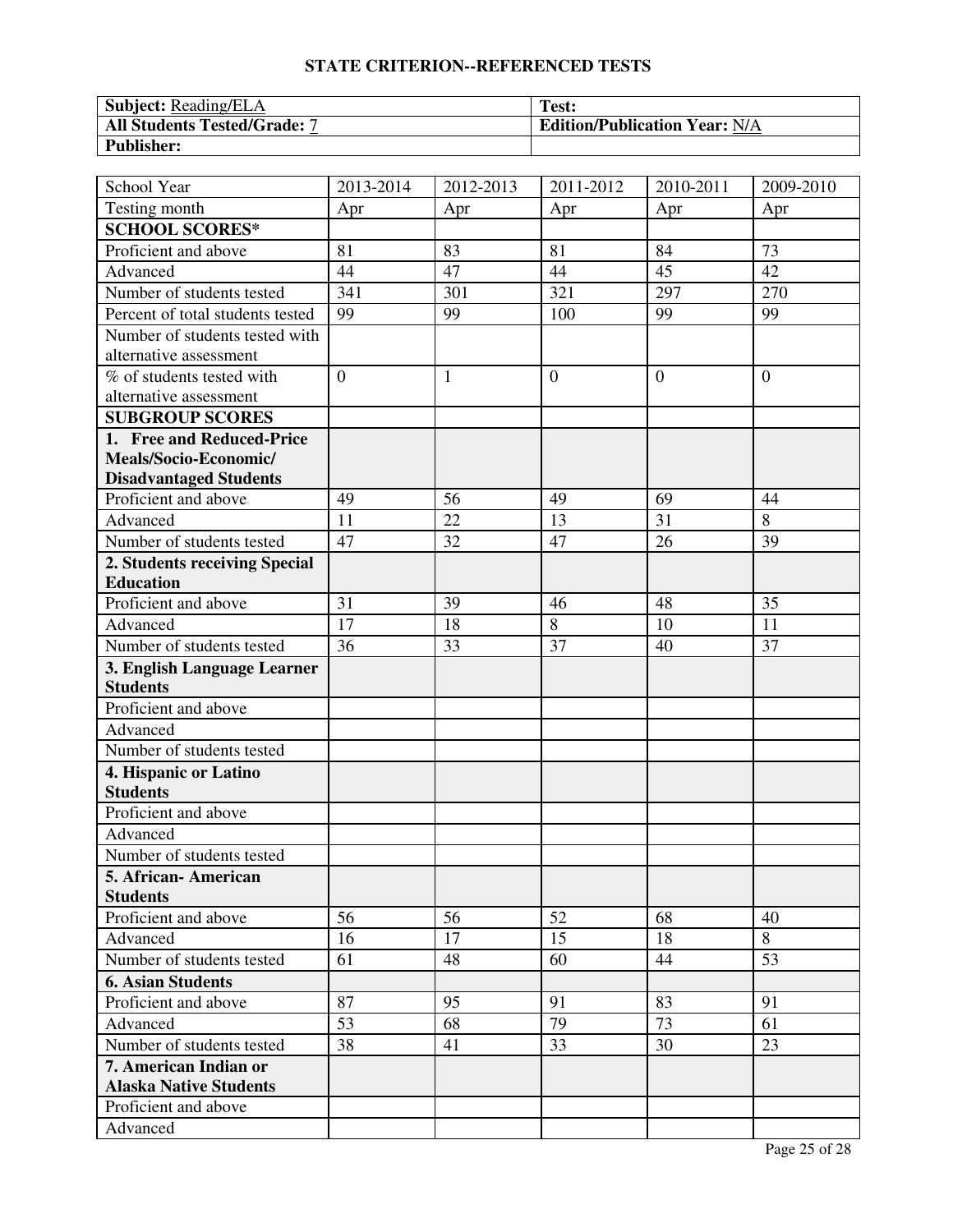| School Year                      | 2013-2014 | 2012-2013 | 2011-2012 | 2010-2011 | 2009-2010 |
|----------------------------------|-----------|-----------|-----------|-----------|-----------|
| Number of students tested        |           |           |           |           |           |
| 8. Native Hawaiian or other      |           |           |           |           |           |
| <b>Pacific Islander Students</b> |           |           |           |           |           |
| Proficient and above             |           |           |           |           |           |
| Advanced                         |           |           |           |           |           |
| Number of students tested        |           |           |           |           |           |
| 9. White Students                |           |           |           |           |           |
| Proficient and above             | 87        | 88        | 88        | 88        | 82        |
| Advanced                         | 50        | 51        | 47        | 48        | 51        |
| Number of students tested        | 220       | 182       | 209       | 203       | 182       |
| <b>10. Two or More Races</b>     |           |           |           |           |           |
| identified Students              |           |           |           |           |           |
| Proficient and above             |           |           |           |           |           |
| Advanced                         |           |           |           |           |           |
| Number of students tested        |           |           |           |           |           |
| 11. Other 1: Other 1             |           |           |           |           |           |
| Proficient and above             |           |           |           |           |           |
| Advanced                         |           |           |           |           |           |
| Number of students tested        |           |           |           |           |           |
| 12. Other 2: Other 2             |           |           |           |           |           |
| Proficient and above             |           |           |           |           |           |
| Advanced                         |           |           |           |           |           |
| Number of students tested        |           |           |           |           |           |
| 13. Other 3: Other 3             |           |           |           |           |           |
| Proficient and above             |           |           |           |           |           |
| Advanced                         |           |           |           |           |           |
| Number of students tested        |           |           |           |           |           |

**NOTES:**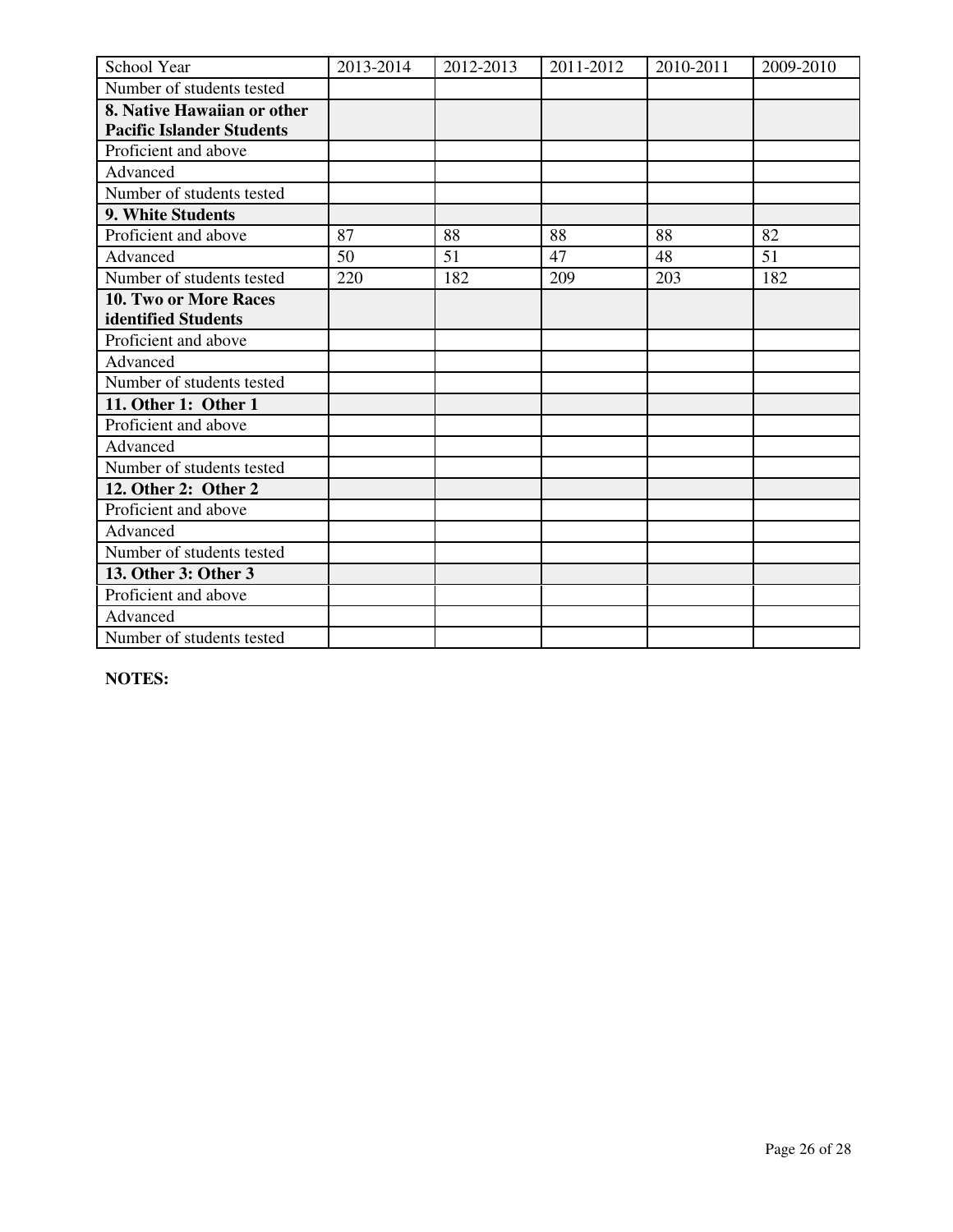| <b>Subject: Reading/ELA</b>         | Test:                                |
|-------------------------------------|--------------------------------------|
| <b>All Students Tested/Grade: 8</b> | <b>Edition/Publication Year: N/A</b> |
| <b>Publisher:</b>                   |                                      |

| School Year                              | 2013-2014    | 2012-2013    | 2011-2012      | 2010-2011 | 2009-2010      |
|------------------------------------------|--------------|--------------|----------------|-----------|----------------|
| Testing month                            | Apr          | Apr          | Apr            | Apr       | Apr            |
| <b>SCHOOL SCORES*</b>                    |              |              |                |           |                |
| Proficient and above                     | 78           | 78           | 81             | 75        | 76             |
| Advanced                                 | 44           | 41           | 45             | 44        | 45             |
| Number of students tested                | 317          | 324          | 307            | 281       | 296            |
| Percent of total students tested         | 99           | 99           | 100            | 98        | 99             |
| Number of students tested with           |              |              |                |           |                |
| alternative assessment                   |              |              |                |           |                |
| % of students tested with                | $\mathbf{1}$ | $\mathbf{1}$ | $\overline{0}$ | 1         | $\overline{0}$ |
| alternative assessment                   |              |              |                |           |                |
| <b>SUBGROUP SCORES</b>                   |              |              |                |           |                |
| 1. Free and Reduced-Price                |              |              |                |           |                |
| Meals/Socio-Economic/                    |              |              |                |           |                |
| <b>Disadvantaged Students</b>            |              |              |                |           |                |
| Proficient and above                     | 47           | 56           | 50             | 38        | 57             |
| Advanced                                 | 11           | 14           | 32             | 12        | 19             |
| Number of students tested                | 45           | 43           | 28             | 42        | 21             |
| 2. Students receiving Special            |              |              |                |           |                |
| <b>Education</b>                         |              |              |                |           |                |
| Proficient and above                     | 27           | 45           | 37             | 48        | 26             |
| Advanced                                 | 11           | 10           | 9              | 10        | $\overline{5}$ |
| Number of students tested                | 37           | 40           | 43             | 40        | 38             |
| 3. English Language Learner              |              |              |                |           |                |
| <b>Students</b>                          |              |              |                |           |                |
| Proficient and above                     |              |              |                |           |                |
| Advanced                                 |              |              |                |           |                |
| Number of students tested                |              |              |                |           |                |
| 4. Hispanic or Latino<br><b>Students</b> |              |              |                |           |                |
| Proficient and above                     |              |              |                |           |                |
| Advanced                                 |              |              |                |           |                |
| Number of students tested                |              |              |                |           |                |
| 5. African-American                      |              |              |                |           |                |
| <b>Students</b>                          |              |              |                |           |                |
| Proficient and above                     | 55           | 54           | 61             | 40        | 54             |
| Advanced                                 | 18           | 19           | 26             | 11        | 15             |
| Number of students tested                | 60           | 65           | 46             | 55        | 39             |
| <b>6. Asian Students</b>                 |              |              |                |           |                |
| Proficient and above                     | 93           | 88           | 84             | 96        | 85             |
| Advanced                                 | 68           | 70           | 66             | 75        | 64             |
| Number of students tested                | 40           | 33           | 32             | 24        | 39             |
| 7. American Indian or                    |              |              |                |           |                |
| <b>Alaska Native Students</b>            |              |              |                |           |                |
| Proficient and above                     |              |              |                |           |                |
| Advanced                                 |              |              |                |           |                |
|                                          |              |              |                |           |                |